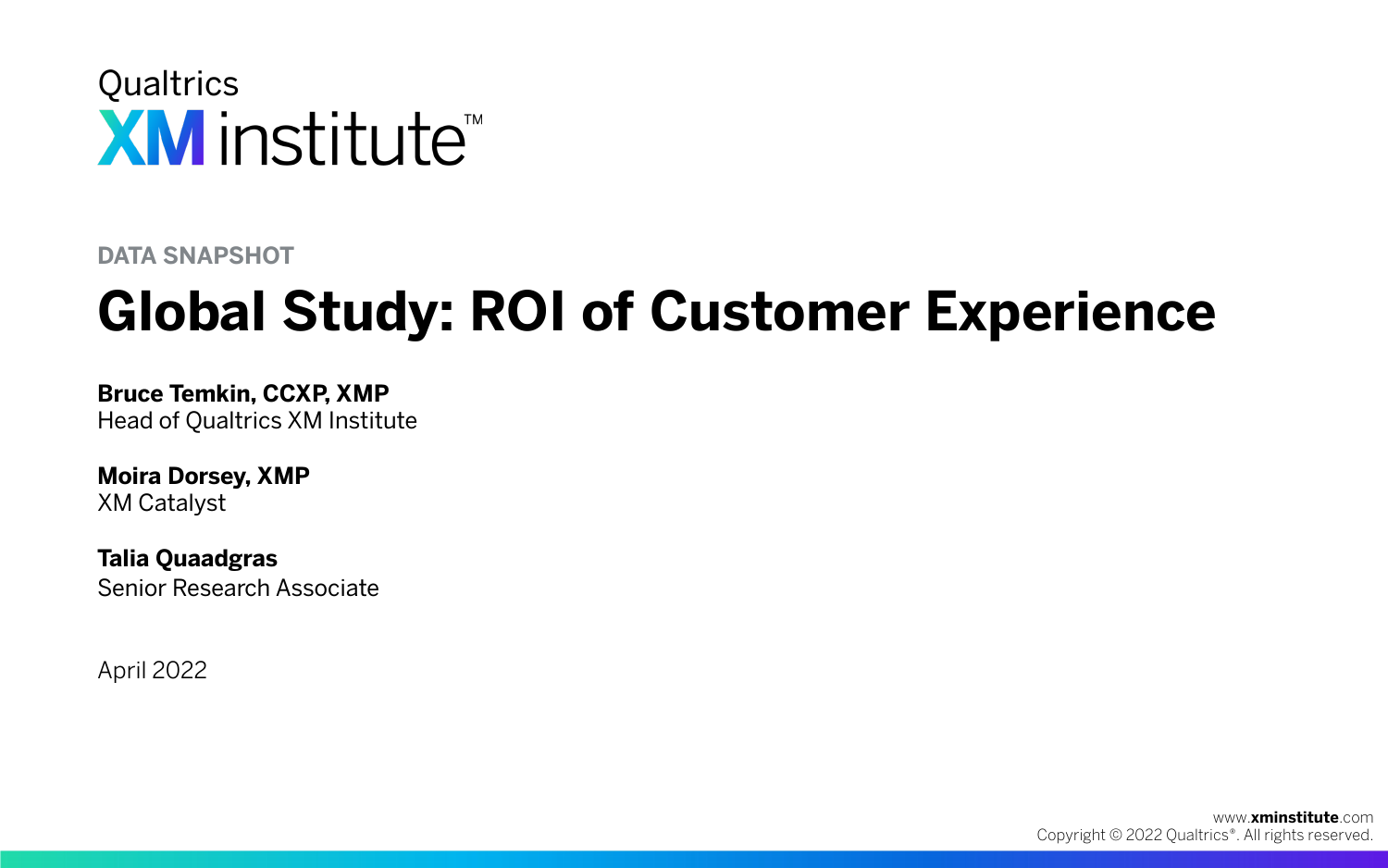# **Executive Summary**

### **KEY FINDINGS IN THIS REPORT**

As part of our latest global consumer study, consumers from 24 countries rated their recent experiences with 17 industries on a satisfaction scale of 1-5 stars and told us how likely they are to trust, recommend, and purchase more after that experience. From their responses, we examined the ROI of customer experience. Our analysis found that:

- + **Consumer satisfaction impacts key loyalty behaviors.** Satisfaction has <sup>a</sup> very strong correlation with consumers' likelihood to trust, recommend, and purchase more.
- + **Consumer likelihood to recommend is most impacted by consumer satisfaction.** Compared to after a 1-2- star experience, after a 5- star experience consumers are 3.6x more likely to recommend, 3.3x more likely to trust, and 2.6x more likely to purchase more.
- + **The impact of satisfaction on loyalty metrics varies by country.** Chinese consumers' likelihood to trust, recommend, and purchase more increases the least (1.7x) after a 5- star satisfying experience compared to after an unsatisfying experience. Comparatively, Germans' likelihood to recommend increases by 6.3x, Spaniards' likelihood to trust increases by 5.2x, and Italians' likelihood to purchase more increases by 3.6x.
- + **Unsatisfying experiences impact government agencies' loyalty metrics the most.** Across all industries, consumers are least likely to trust, recommend, and purchase more from a government agency after a 1-2- star experience. Consumers that had an unsatisfying experience with a supermarket are most likely to recommend and purchase more.
- + **Banks struggle the most with loyalty after satisfying experiences.** After 3-5- star experiences, banking consumers are least likely to recommend and purchase more from banks. Just 64% of banking consumers expect to purchase more after a 5- star experience, compared to 86% of online retail customers.



#### **STUDY KEY FACTS**

- Global online study
- Conducted Q3 of 2021
- 24,000 consumers
- 24 countries
- 17 industries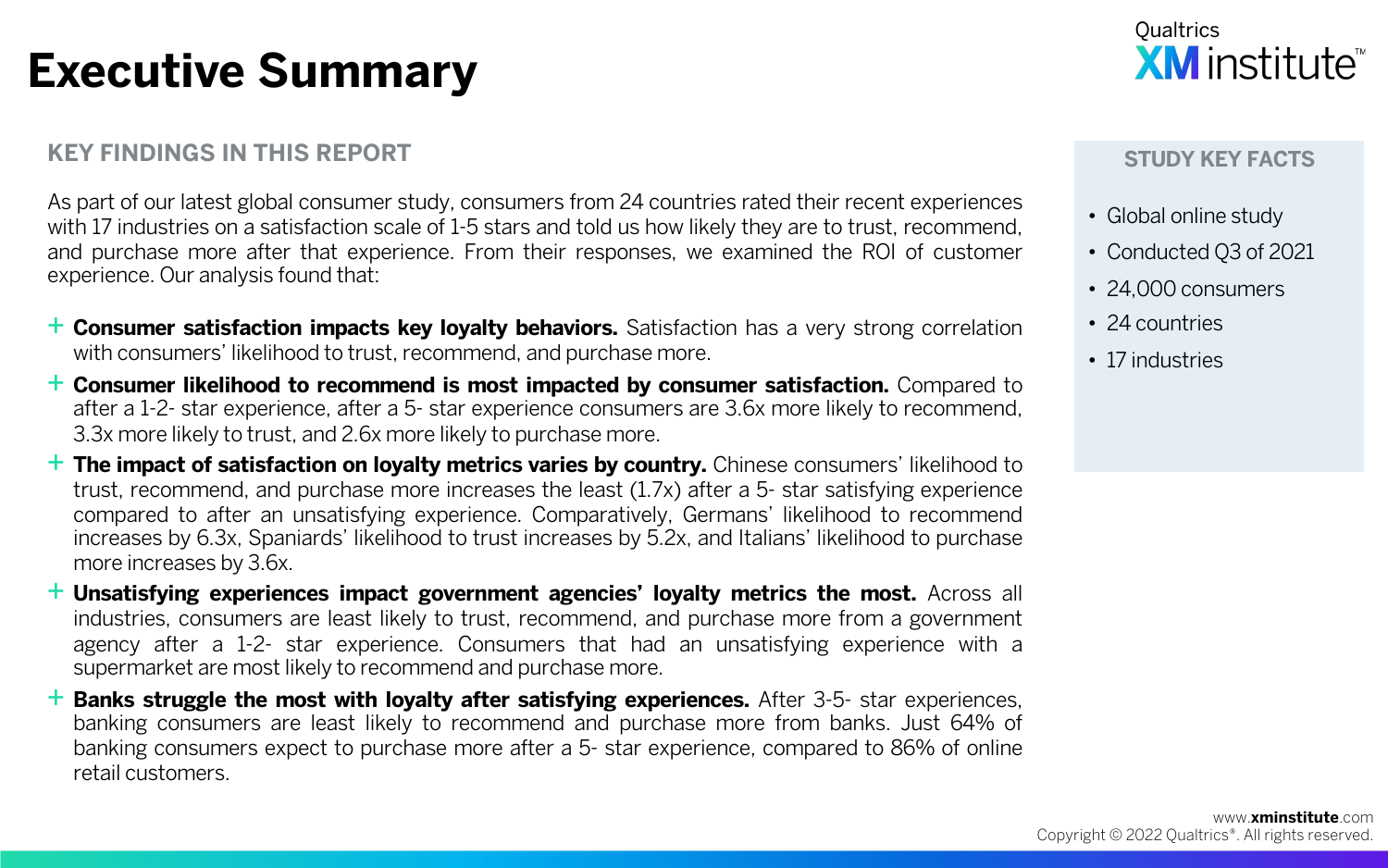# **Global Study: ROI of Customer Experience**

### **STUDY OVERVIEW**

The data for this report comes from a global consumer study that Qualtrics XM Institute conducted in the third quarter of 2021. Using an online survey, XM Institute collected data from 24,000 consumers across 24 countries: Australia, Belgium, Brazil, Canada, China, France, Germany, Hong Kong, India, Indonesia, Italy, Japan, Malaysia, Mexico, the Netherlands, New Zealand, the Philippines, Singapore, South Korea, Spain, Thailand, the United Kingdom, the United States, and Vietnam.

XM Institute surveyed 1,000 consumers from each of the countries. To ensure that the data was reflective of the population within those countries, we set quotas for responses to match the gender, age, and income demographics of each country.

### **FIGURES IN THE REPORT**

- 1. ROI: CX Correlates with Trust
- 2. ROI: CX Correlates with Recommending
- 3. ROI: CX Correlates with Purchasing More
- 4. CX and Loyalty Connections Overall
- 5. CX and Trust Connections by Industry
- 6. CX and Recommend Connections by Industry
- 7. CX and Purchase More Connections by Industry
- 8. CX and Loyalty Connections– Airlines
- 9. CX and Loyalty Connections– Banks
- 10. CX and Loyalty Connections College / University
- 11. CX and Loyalty Connections Credit Card Providers
- 12. CX and Loyalty Connections Department Stores
- 13. CX and Loyalty Connections Fast Food
- 14. CX and Loyalty Connections Government Agency
- 15. CX and Loyalty Connections Health Insurance
- 16. CX and Loyalty Connections Hospital / Medical Clinic
- 17. CX and Loyalty Connections Internet Service Provider



- 18. CX and Loyalty Connections Mobile Phone Providers
- 19. CX and Loyalty Connections Online Retailer
- 20. CX and Loyalty Connections Parcel Delivery
- 21. CX and Loyalty Connections Property Insurance
- 22. CX and Loyalty Connections Public Utilities
- 23. CX and Loyalty Connections Streaming
- 24. CX and Loyalty Connections Supermarkets
- 25. CX and Trust Connections by Country
- 26. CX and Recommend Connections by Country
- 27. CX and Purchase More Connections by **Country**

*Methodology*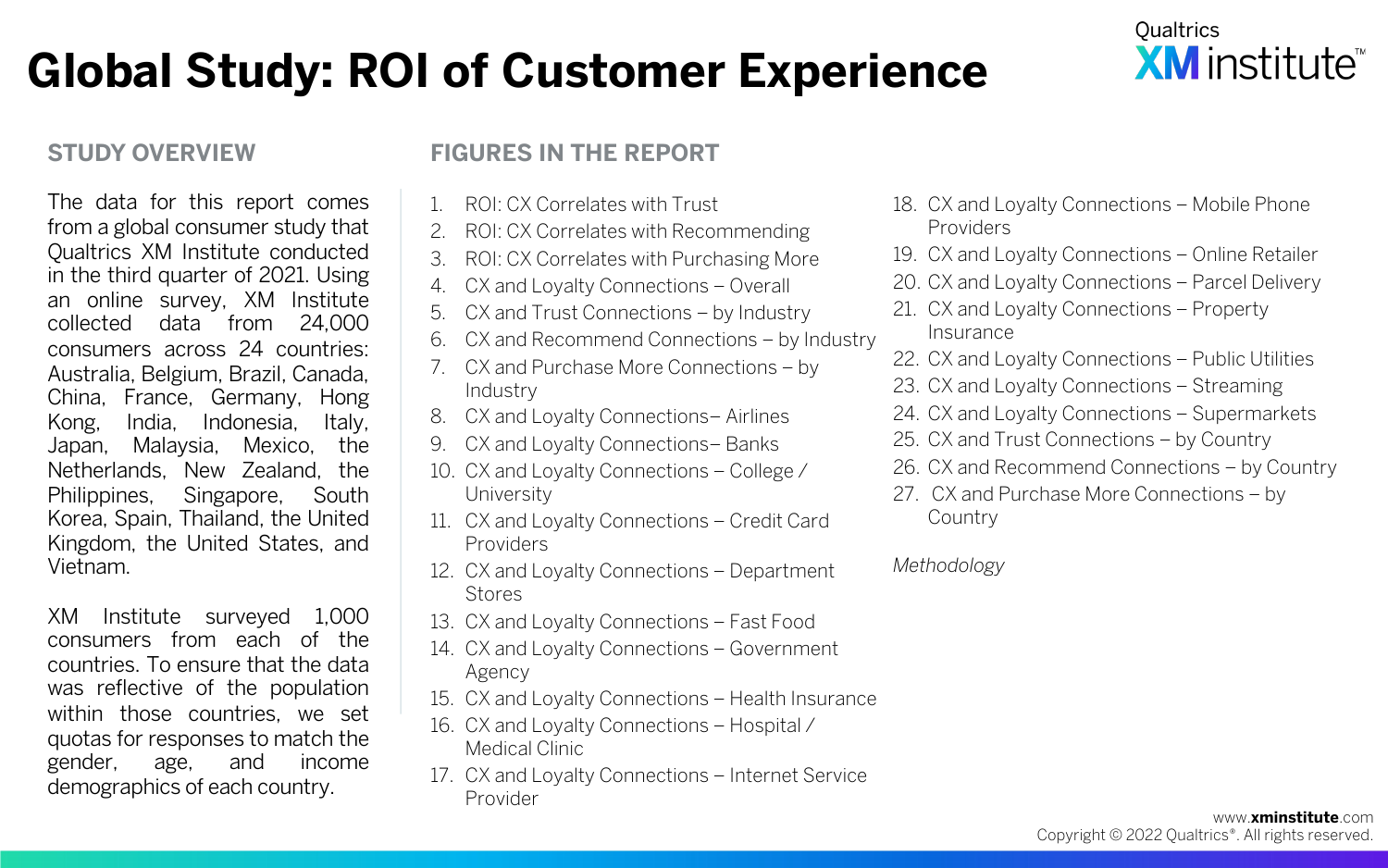# **ROI: CX Correlates with Trust**



**KEY TAKEAWAYS**

+ With <sup>a</sup> Pearson correlation coefficient of 0.77, there is a very high correlation between customer experience (CX) and likelihood to trust.

# (for each industry within each country) (for each industry within each country) Likelihood to **Trust** Rate Likelihood to Trust Rate

#### **ABOUT**

This scatterplot contains a data point for each industry in each country. Each point represents the percentage of consumers from that country who said they were "somewhat" or "very" likely to trust a company in that industry and the percentage of consumers in that country who said they were satisfied (4- or 5 star rating on a 5-star scale) with their recent experience in that industry.

### **Industry satisfaction rates within each country correlate with likelihood to trust rates**

24 countries across 17 industries, 385 data points



Base: 24,000 consumers across 24 countries

Source: Qualtrics XM Institute Q3 2021 Global Consumer Trends Study **1** Copyright © 2022 Qualtrics®. All rights reserved.

www.**xminstitute**.com<br>.Copyright © 2022 Qualtrics®. All rights reserved

*.*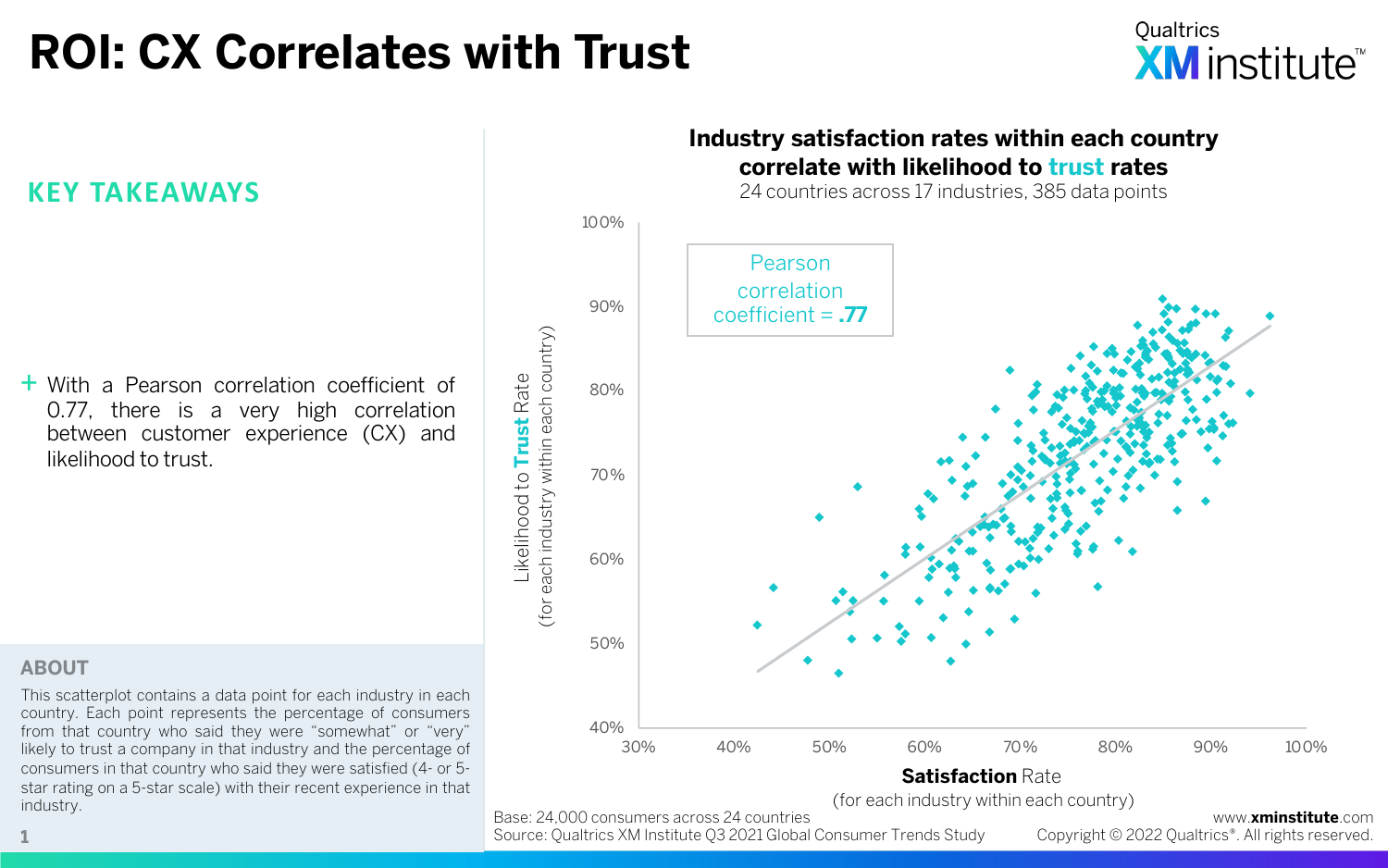# **ROI: CX Correlates with Recommending**



### **KEY TAKEAWAYS**

+ With <sup>a</sup> Pearson correlation coefficient of 0.86, there is a very high correlation between customer experience (CX) and likelihood to recommend.

(for each industry within each country) (for each industry within each country) Likelihood to **Recommend** Rate Likelihood to Recommend Rate

#### **ABOUT**

This scatterplot contains a data point for each industry in each country. Each point represents the percentage of consumers from that country who said they were "somewhat" or "very" likely to recommend a company in that industry and the percentage of consumers in that country who said they were satisfied (4- or 5-star rating on a 5-star scale) with their recent experience in that industry.



(for each industry within each country)

Base: 24,000 consumers across 24 countries

Source: Qualtrics XM Institute Q3 2021 Global Consumer Trends Study **2** Copyright © 2022 Qualtrics®. All rights reserved.

www.**xminstitute**.com<br>Copyright © 2022 Oualtrics®. All rights reserved.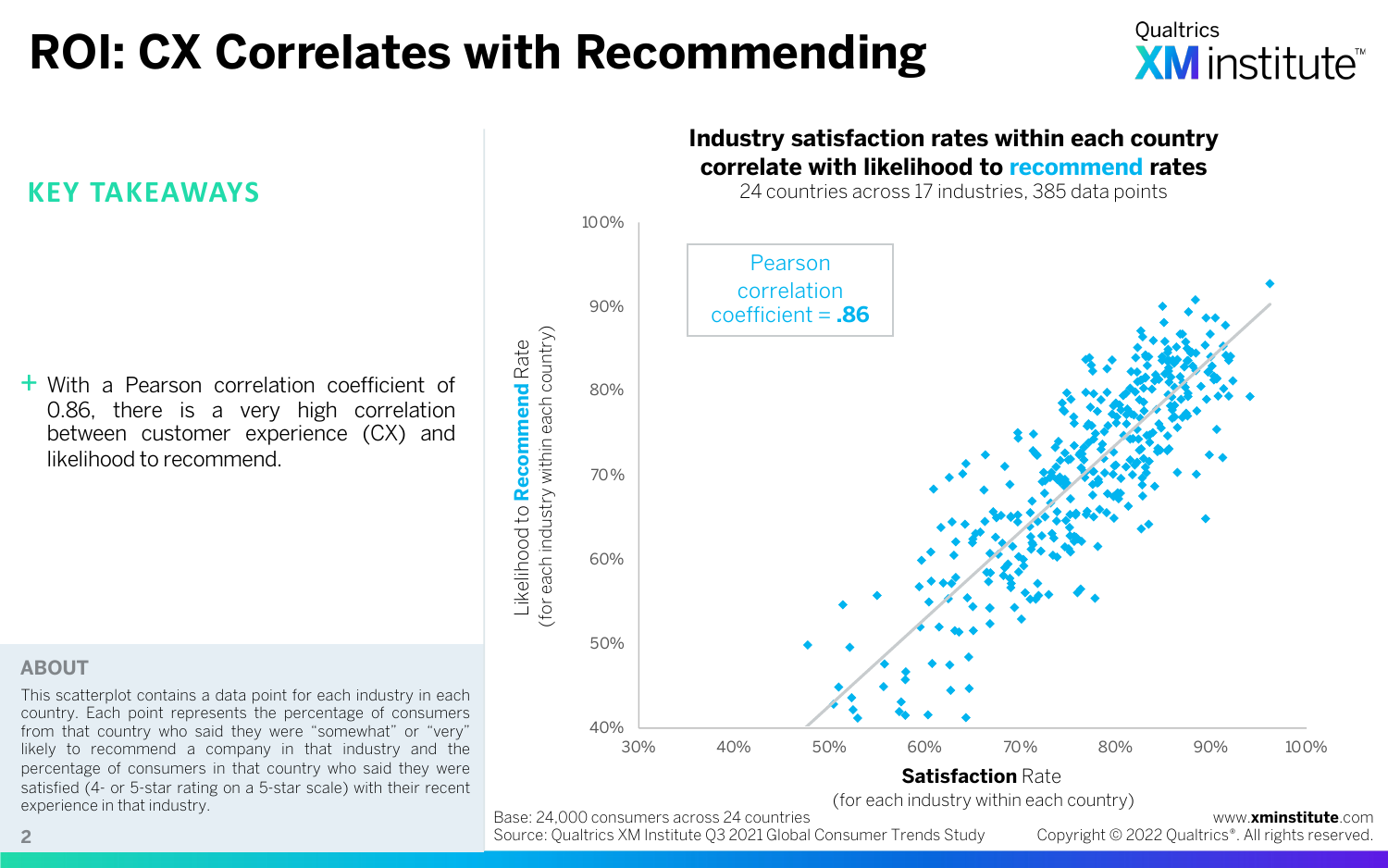# **ROI: CX Correlates with Purchasing More**



### **KEY TAKEAWAYS**

+ With <sup>a</sup> Pearson correlation coefficient of 0.68, there is a high correlation between customer experience (CX) and likelihood to purchase more.

Likelihood to **Purchase More** Rate -ikelihood to Purchase More Rate (for each industry within each country)

#### **ABOUT**

This scatterplot contains a data point for each industry in each country. Each point represents the percentage of consumers from that country who said they were "somewhat" or "very" likely to purchase more from a company in that industry and the percentage of consumers in that country who said they were satisfied (4- or 5-star rating on a 5-star scale) with their recent experience in that industry.



(for each industry within each country)

Base: 24,000 consumers across 24 countries

Source: Qualtrics XM Institute Q3 2021 Global Consumer Trends Study **3** Copyright © 2022 Qualtrics®. All rights reserved.

www.**xminstitute**.com<br>Copyright © 2022 Oualtrics®. All rights reserved.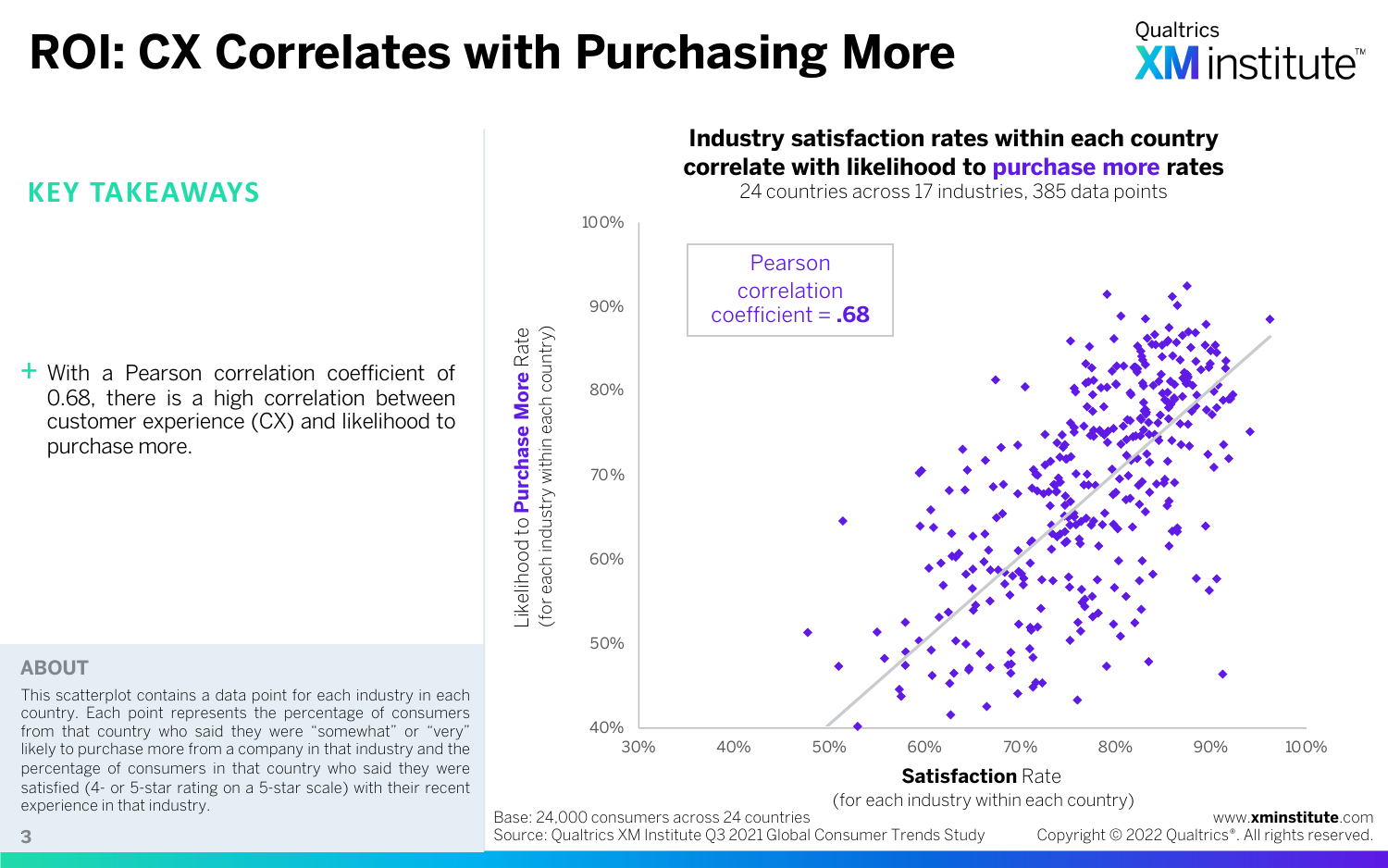# **CX and Loyalty Connections – Overall**

## **KEY TAKEAWAYS**

- + There is <sup>a</sup> **<sup>60</sup>**-point gap in the likelihood to trust between consumers who gave their recent experience a 5-star satisfaction rating and those who gave it a 1- or 2-star rating.
- + There is <sup>a</sup> **<sup>62</sup>**-point gap in the likelihood to recommend between consumers who gave their recent experience a 5-star satisfaction rating and those who gave it a 1- or 2-star rating.
- + Consumers are **2.6x** as likely to purchase more from a company after a 5-star experience compared to a 1- or 2-star experience.

### **ABOUT**

The top of this chart shows, for all industries across all countries, the correlation between an individual's likelihood to trust, recommend, or purchase more in a given industry and their satisfaction levels with a recent experience in that same industry. The bottom of this chart shows the percentage of consumers who said they are "somewhat" or "very" likely to trust, recommend, or purchase more according to their satisfaction ratings. www.**xminstitute**.com



Base: 24,000 consumers across 24 countries

Source: Qualtrics XM Institute Q3 2021 Global Consumer Trends Study

Copyright © 2022 Qualtrics®. All rights reserved.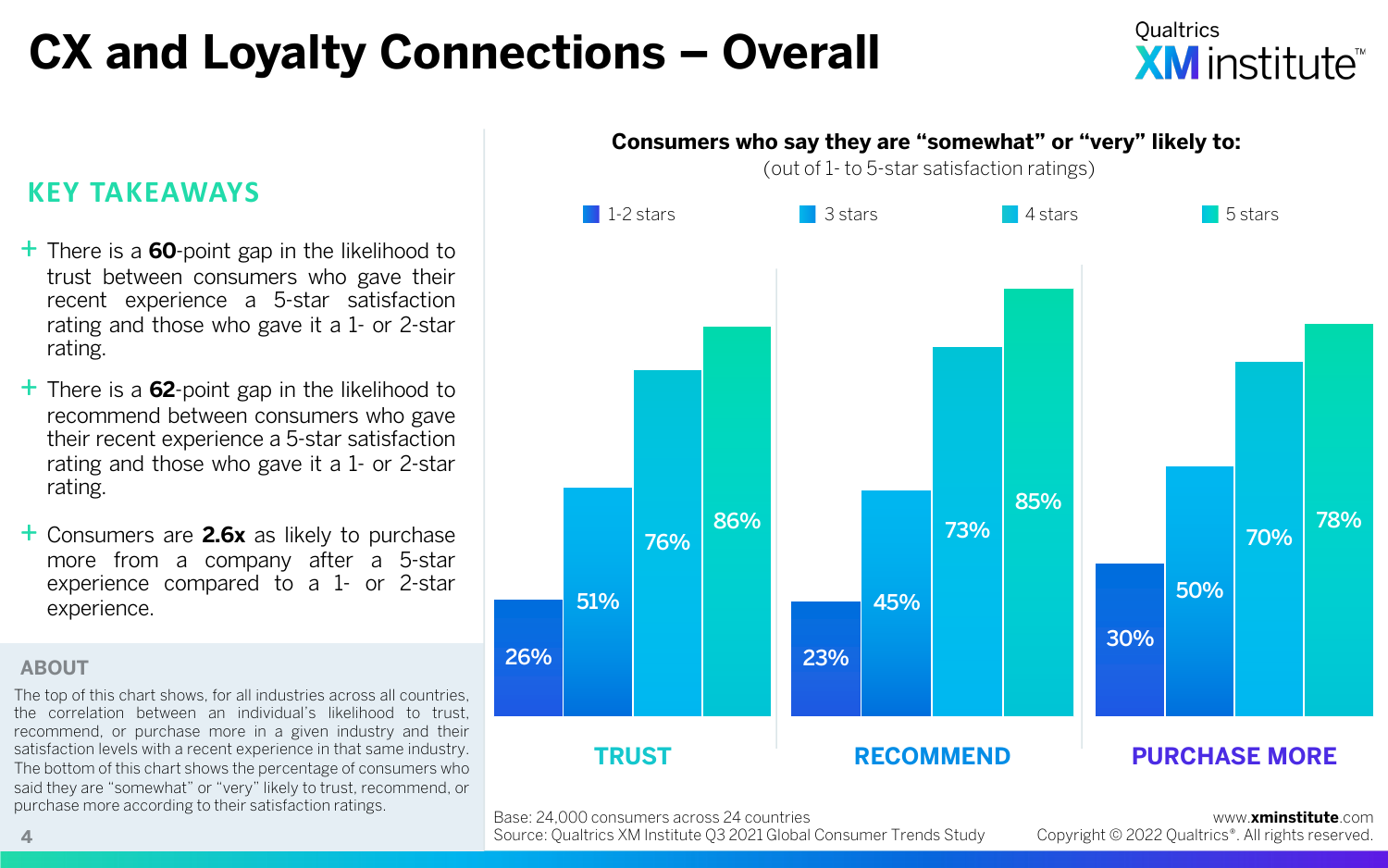# **CX and Trust Connections – by Industry**



### **Percentage of consumers 'somewhat likely' or 'very likely' to TRUST based on satisfaction rating**

**1-2 stars 3 stars 4 stars 5 stars Airline** 30% 55% 77% 87% **Bank** 27% 47% 75% 85% **College/ University** 31% 57% 79% 85% **Credit Card Provider** 24% 50% 75% 87% **Department Store 36% | 59% | 79% 87% Fast Food** 83% 48% 73% 83% **Government Agency 19% 19% 49% 76% 84% Health Insurance** 24% 56% 80% 89% **Hospital/Medical Clinic**  $33\%$  58% 83% 83% 89% **ISP 2**5% 46% 73% 82% **Mobile Phone Provider** 21% 45% 74% 84% **Online Retailer 24% 45% 1 71% 85% Parcel Delivery** 24% 47% 77% 87% **Property Insurance** 28% 56% 78% 88% **Public Utility** 24% 50% 77% 85% **Streaming** 30% 50% 75% 86% **Supermarket** 33% 53% 79% 88% Lowest Trust Rate **Highest Trust Rate** 

Base: 24,000 consumers across 24 countries

Source: Qualtrics XM Institute Q3 2021 Global Consumer Trends Study **5** Copyright © 2022 Qualtrics®. All rights reserved.

### www.**xminstitute**.com<br>Copyright © 2022 Oualtrics®. All rights reserved.

**KEY TAKEAWAYS**

- + Consumers are most likely to trust department stores after a experience, and most likely to trust hospitals and medical clinics after a 4-5 star experience.
- + Consumers are least likely to trust government agencies after a very negative experience and are least likely to trust online retailers and mobile phone providers after middling experiences.
- $+$  Internet service providers garner the least trust from consumers after a 5- star satisfactory experience.

#### **ABOUT**

This table shows the percentage of consumers who said they are "somewhat" or "very" likely to trust an organization in a given industry based on how they rated their satisfaction with a recent (within 90 days) experience in that industry.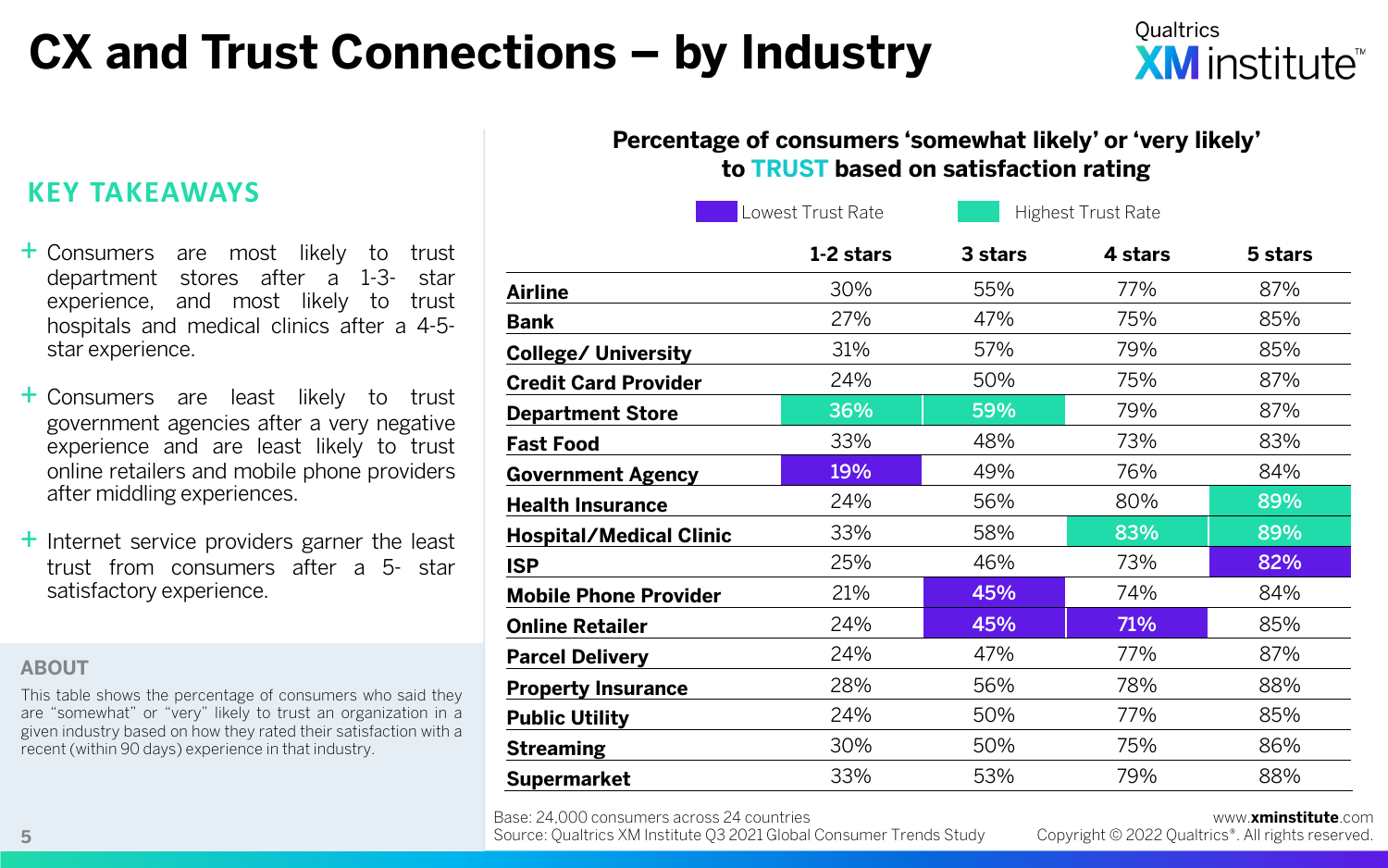# **CX and Recommend Connections – by Industry**

## **KEY TAKEAWAYS**

- + Banking consumers are least likely to recommend after a 3-5- star satisfactory experience.
- $+$  After 1-2- star experiences, consumers are least likely to recommend government agencies and parcel delivery services and are most likely to recommend supermarkets.
- + Consumers are most likely to recommend <sup>a</sup> streaming service after a 5-star experience.

#### **ABOUT**

This table shows the percentage of consumers who said they are "somewhat" or "very" likely to recommend an organization in a given industry based on how they rated their satisfaction with a recent (within 90 days) experience in that industry.

### **Percentage of consumers 'somewhat likely' or 'very likely' to RECOMMEND based on satisfaction rating**

|                                | Lowest Trust Rate | <b>Highest Trust Rate</b> |         |         |
|--------------------------------|-------------------|---------------------------|---------|---------|
|                                | 1-2 stars         | 3 stars                   | 4 stars | 5 stars |
| Airline                        | 27%               | 50%                       | 78%     | 86%     |
| Bank                           | 19%               | 34%                       | 66%     | 80%     |
| <b>College/ University</b>     | 30%               | 54%                       | 75%     | 85%     |
| <b>Credit Card Provider</b>    | 19%               | 41%                       | 72%     | 84%     |
| <b>Department Store</b>        | 35%               | 56%                       | 79%     | 86%     |
| Fast Food                      | 31%               | 45%                       | 73%     | 85%     |
| <b>Government Agency</b>       | 16%               | 41%                       | 71%     | 82%     |
| <b>Health Insurance</b>        | 23%               | 53%                       | 76%     | 88%     |
| <b>Hospital/Medical Clinic</b> | 24%               | 44%                       | 72%     | 85%     |
| ISP                            | 23%               | 43%                       | 71%     | 83%     |
| <b>Mobile Phone Provider</b>   | 23%               | 41%                       | 73%     | 86%     |
| Online Retailer                | 29%               | 48%                       | 75%     | 87%     |
| <b>Parcel Delivery</b>         | 16%               | 44%                       | 72%     | 84%     |
| <b>Property Insurance</b>      | 29%               | 54%                       | 77%     | 87%     |
| <b>Public Utility</b>          | 20%               | 42%                       | 69%     | 81%     |
| Streaming                      | 32%               | 52%                       | 78%     | 89%     |
| Supermarket                    | 38%               | 46%                       | 74%     | 85%     |

Base: 24,000 consumers across 24 countries

**6 6 Consumer Source: Qualtrics XM Institute Q3 2021 Global Consumer Trends Study copyright © 2022 Qualtrics®. All rights reserved.** 

### www.**xminstitute**.com<br>.Copyright © 2022 Oualtrics®. All rights reserved

Qualtrics

**XM** institute<sup>™</sup>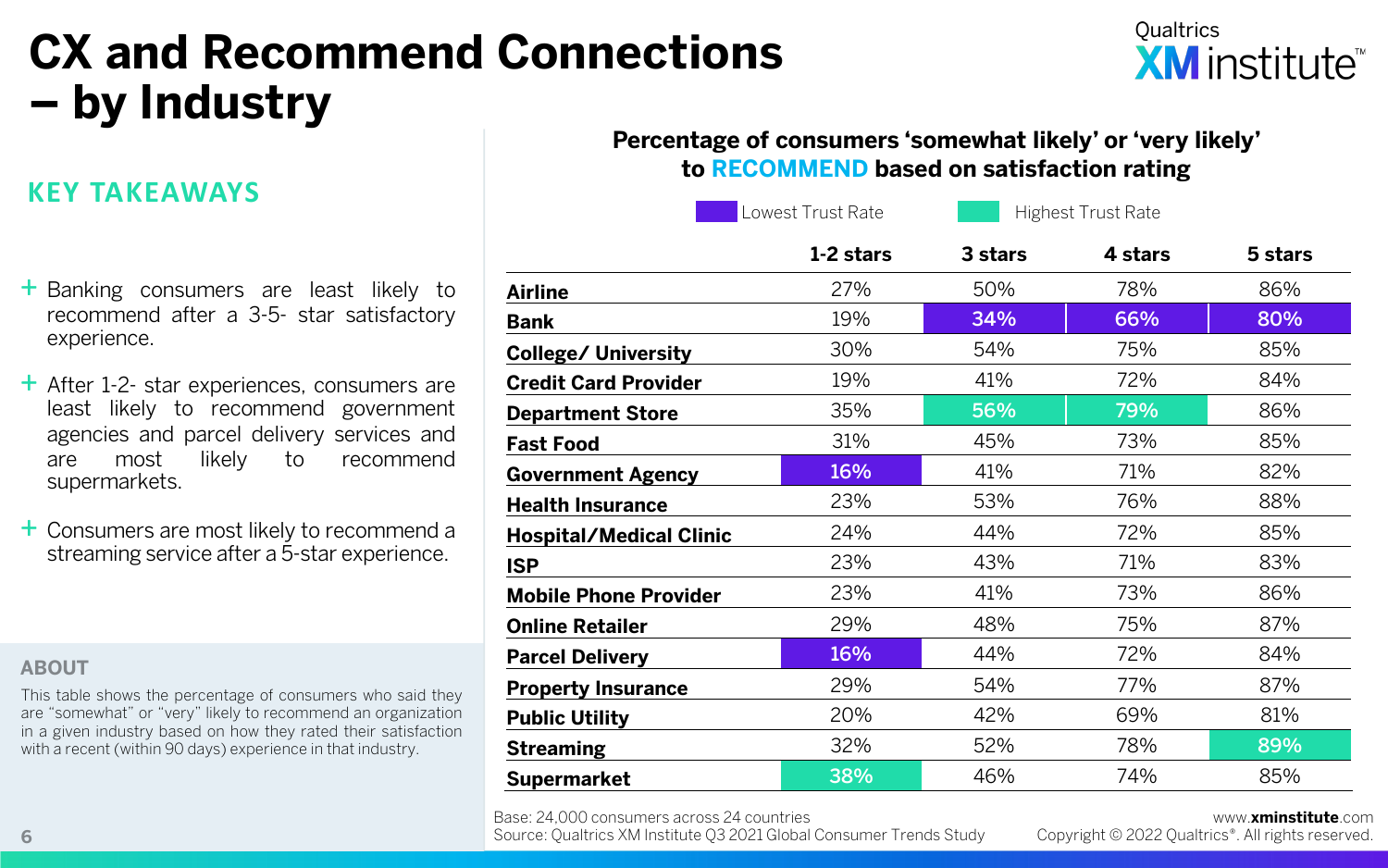# **CX and Purchase More Connections – by Industry**

## **Qualtrics XM** institute<sup>™</sup>

## **KEY TAKEAWAYS**

| $+$ Banks are least likely to have their |  |  |  |
|------------------------------------------|--|--|--|
| consumers purchase more after an         |  |  |  |
| experience of any star rating.           |  |  |  |

- $+$  After 1-2- star experiences, consumers are least likely to purchase more from government agencies and banks, and most likely to purchase more from supermarkets.
- + Online retailers are most likely to have customers that purchase more after a 5 star experience.

#### **ABOUT**

This table shows the percentage of consumers who said they are "somewhat" or "very" likely to purchase more from an organization in a given industry based on how they rated their satisfaction with a recent (within 90 days) experience in that industry.

| Percentage of consumers 'somewhat likely' or 'very likely' |  |
|------------------------------------------------------------|--|
| to PURCHASE MORE based on satisfaction rating              |  |

|                              | Lowest Trust Rate | <b>Highest Trust Rate</b> |         |         |
|------------------------------|-------------------|---------------------------|---------|---------|
|                              | 1-2 stars         | 3 stars                   | 4 stars | 5 stars |
| Airline                      | 32%               | 57%                       | 73%     | 82%     |
| Bank                         | 21%               | 33%                       | 55%     | 64%     |
| College/ University          | 28%               | 45%                       | 62%     | 73%     |
| <b>Credit Card Provider</b>  | 22%               | 45%                       | 69%     | 78%     |
| <b>Department Store</b>      | 42%               | 63%                       | 82%     | 85%     |
| Fast Food                    | 38%               | 56%                       | 76%     | 81%     |
| <b>Government Agency</b>     | 21%               | 40%                       | 62%     | 73%     |
| <b>Health Insurance</b>      | 33%               | 49%                       | 71%     | 81%     |
| Hospital/Medical Clinic      | 28%               | 42%                       | 58%     | 68%     |
| ISP                          | 30%               | 46%                       | 67%     | 75%     |
| <b>Mobile Phone Provider</b> | 29%               | 48%                       | 69%     | 75%     |
| Online Retailer              | 37%               | 60%                       | 78%     | 86%     |
| <b>Parcel Delivery</b>       | 35%               | 52%                       | 75%     | 79%     |
| <b>Property Insurance</b>    | 34%               | 55%                       | 72%     | 82%     |
| <b>Public Utility</b>        | 37%               | 51%                       | 68%     | 76%     |
| Streaming                    | 36%               | 56%                       | 74%     | 82%     |
| Supermarket                  | 49%               | 61%                       | 77%     | 82%     |

Base: 24,000 consumers across 24 countries

www.**xminstitute**.com<br>Copyright © 2022 Oualtrics®. All rights reserved.

Source: Qualtrics XM Institute Q3 2021 Global Consumer Trends Study **7** Copyright © 2022 Qualtrics®. All rights reserved.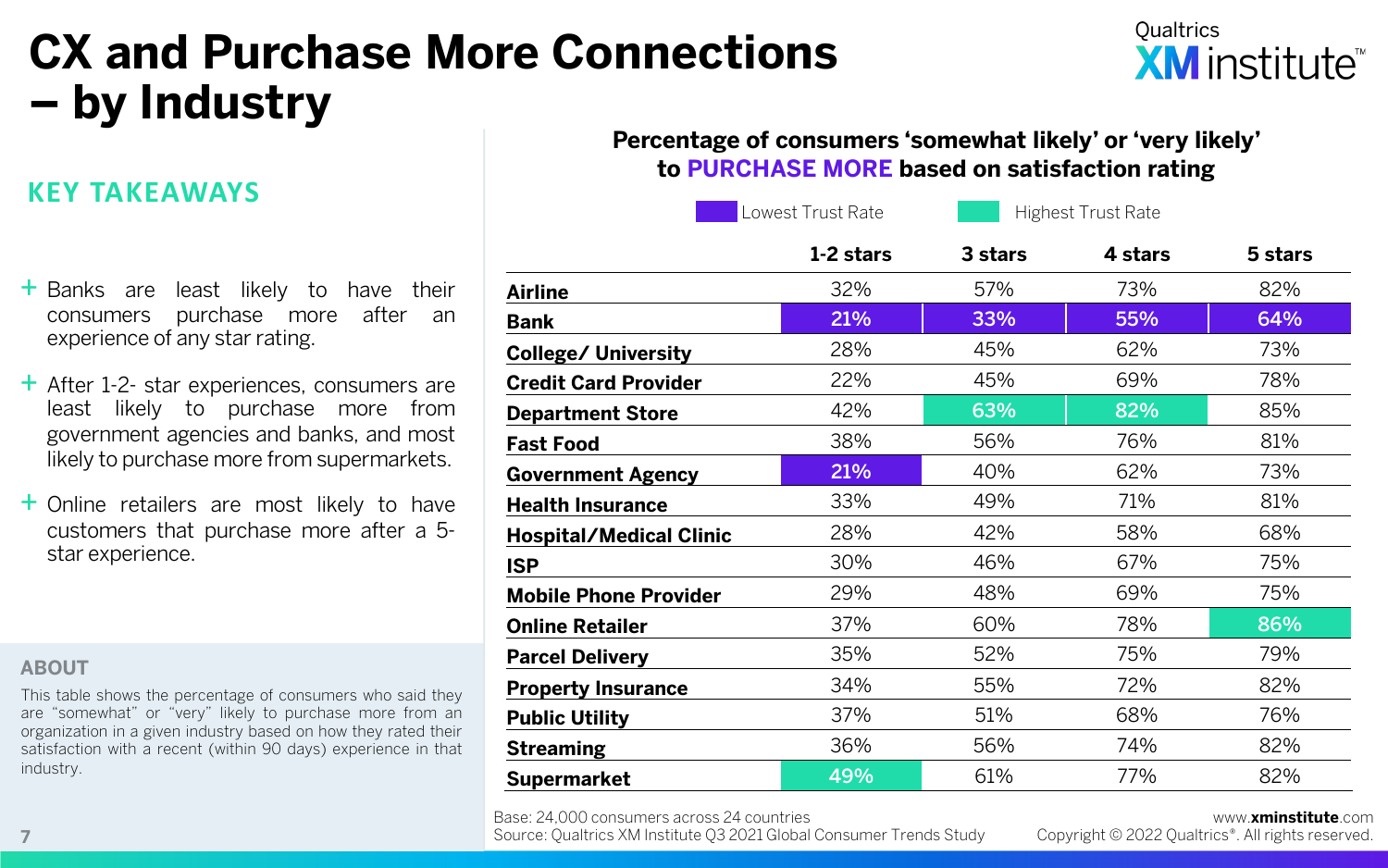# **CX and Loyalty Connections – Airlines**

**Oualtrics XM** institute

## **KEY TAKEAWAYS**

- + There is <sup>a</sup> **<sup>57</sup>**-point gap in the likelihood to trust between consumers who gave their recent experience a 5-star satisfaction rating and those who gave it a 1- or 2-star rating.
- + There is <sup>a</sup> **<sup>59</sup>**-point gap in the likelihood to recommend between consumers who gave their recent experience a 5-star satisfaction rating and those who gave it a 1- or 2-star rating.
- + Consumers are **2.5x** as likely to purchase more from a company after a 5-star experience compared to a 1- or 2-star experience.

#### **ABOUT**

Base: 24,000 consumers across 24 countries to their satisfaction ratings. www.**xminstitute**.com The top of this chart shows, across all countries, the correlation between an individual's likelihood to trust, recommend, or purchase more from airlines and their satisfaction levels with a recent airline experience. The bottom of this chart shows the percentage of consumers who said they are "somewhat" or "very" likely to trust, recommend, or purchase more according to their satisfaction ratings.



Source: Qualtrics XM Institute Q3 2021 Global Consumer Trends Study

Copyright © 2022 Qualtrics®. All rights reserved.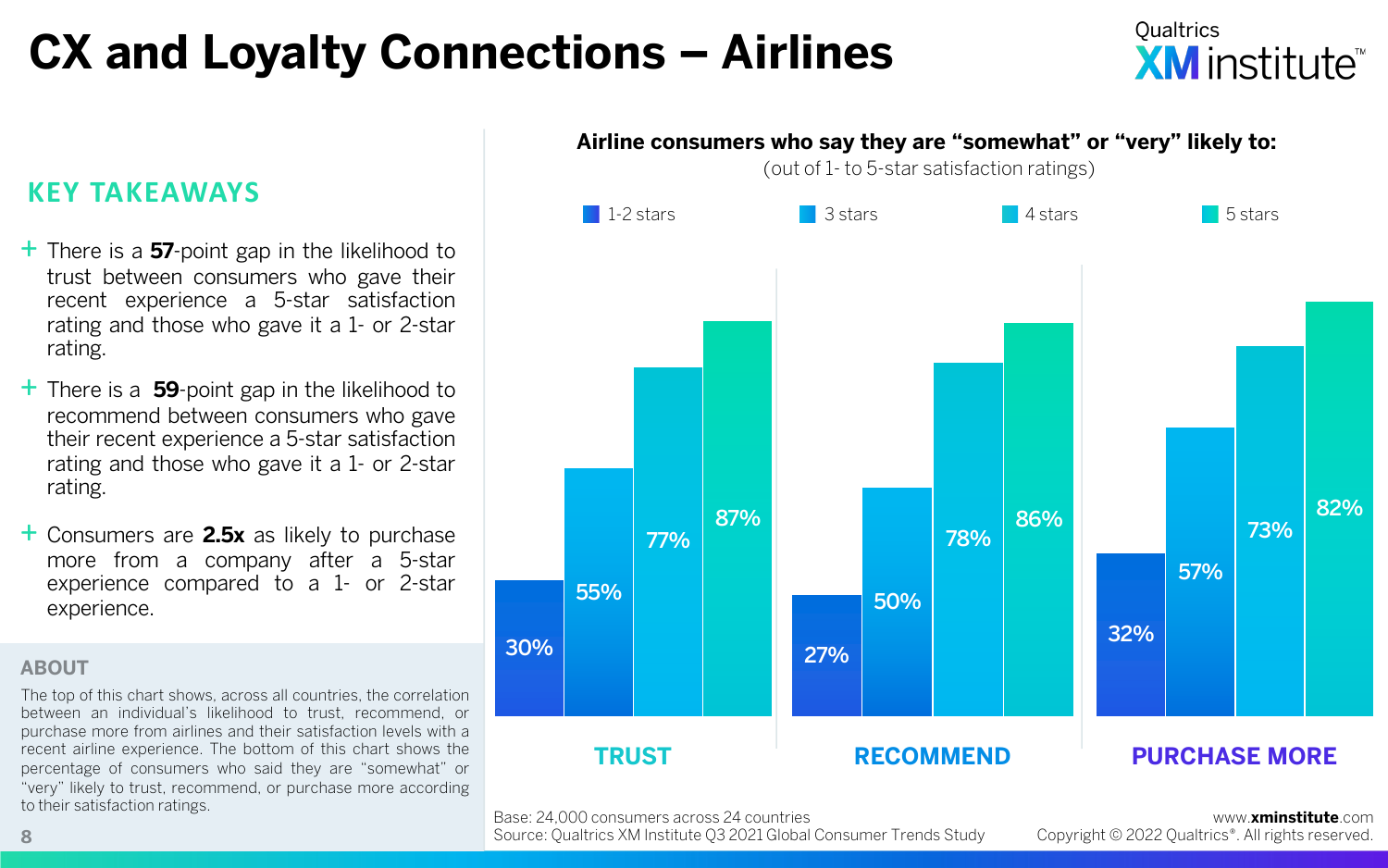# **CX and Loyalty Connections – Banks**

**Oualtrics XM** institute<sup>™</sup>

### **KEY TAKEAWAYS**

- + There is <sup>a</sup> **<sup>58</sup>**-point gap in the likelihood to trust between consumers who gave their recent experience a 5-star satisfaction rating and those who gave it a 1- or 2-star rating.
- + There is <sup>a</sup> **<sup>61</sup>**-point gap in the likelihood to recommend between consumers who gave their recent experience a 5-star satisfaction rating and those who gave it a 1- or 2-star rating.
- + Consumers are **3x** as likely to purchase more from a company after a 5-star experience compared to a 1- or 2-star experience.

#### **ABOUT**

The top of this chart shows, across all countries, the correlation between an individual's likelihood to trust, recommend, or purchase more from banks and their satisfaction levels with a recent bank experience. The bottom of this chart shows the percentage of consumers who said they are "somewhat" or "very" likely to trust, recommend, or purchase more according to their satisfaction ratings.



Base: 24,000 consumers across 24 countries

Source: Qualtrics XM Institute Q3 2021 Global Consumer Trends Study

www.**xminstitute**.com Copyright © 2022 Qualtrics®. All rights reserved.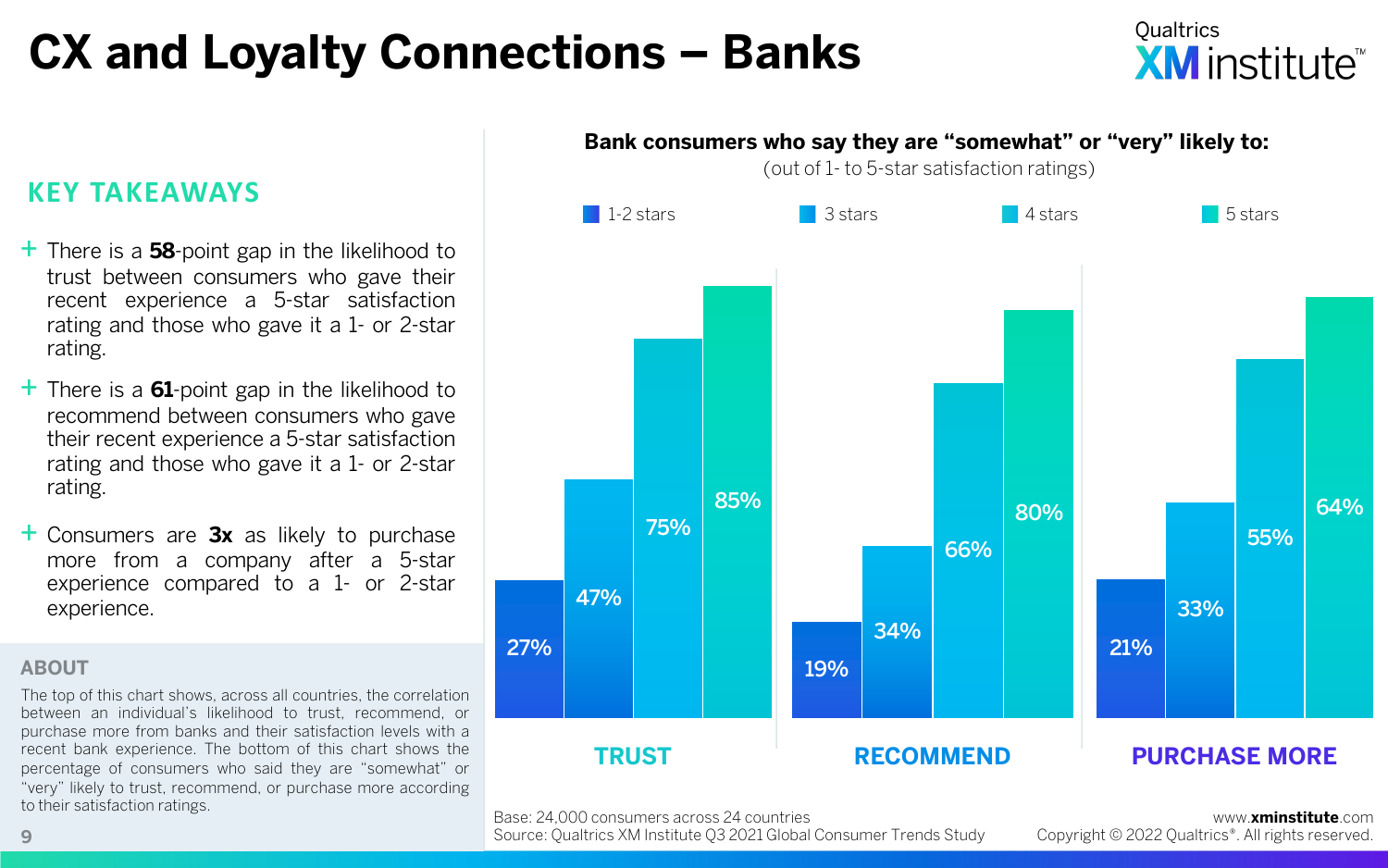## **CX and Loyalty Connections – College/University**

## **Qualtrics XM** institute<sup>™</sup>

#### **College/University consumers who say they are "somewhat" or "very" likely to:**

(out of 1- to 5-star satisfaction ratings)



## + There is <sup>a</sup> **<sup>54</sup>**-point gap in the likelihood to

**KEY TAKEAWAYS**

- trust between consumers who gave their recent experience a 5-star satisfaction rating and those who gave it a 1- or 2-star rating.
- + There is <sup>a</sup> **<sup>55</sup>**-point gap in the likelihood to recommend between consumers who gave their recent experience a 5-star satisfaction rating and those who gave it a 1- or 2-star rating.
- + Consumers are **2.6x** as likely to purchase more from a college or university after a 5 star experience compared to a 1- or 2-star experience.

### **ABOUT**

The top of this chart shows, across all countries, the correlation between an individual's likelihood to trust, recommend, or purchase more from colleges/universities and their satisfaction levels with a recent college/university experience. The bottom of this chart shows the percentage of consumers who said they are "somewhat" or "very" likely to trust, recommend, or purchase more according to their satisfaction ratings.

Base: 24,000 consumers across 24 countries

Source: Qualtrics XM Institute Q3 2021 Global Consumer Trends Study

www.**xminstitute**.com Copyright © 2022 Qualtrics®. All rights reserved.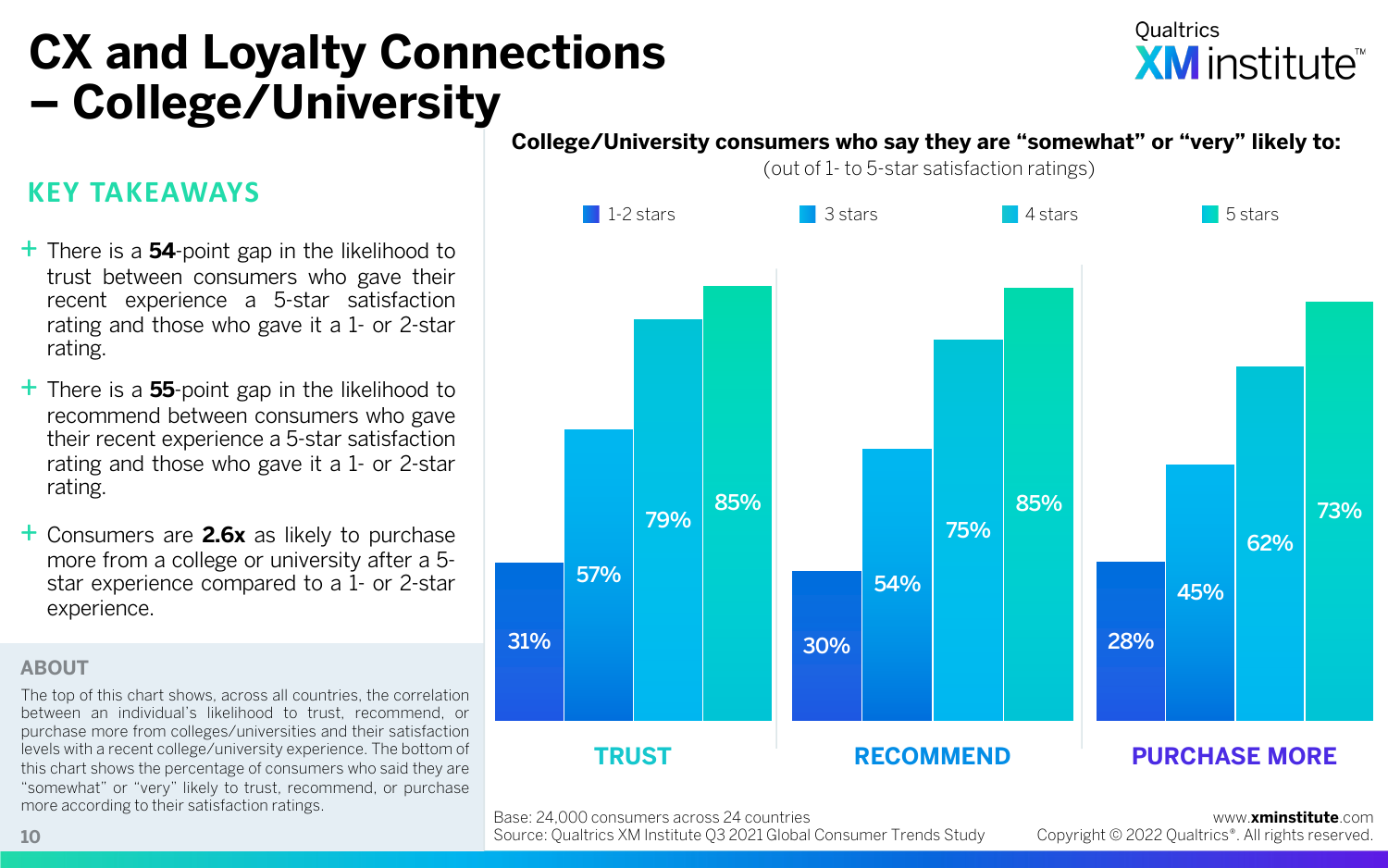## **CX and Loyalty Connections – Credit Card Providers**

## **Qualtrics XM** institute<sup>™</sup>

### **KEY TAKEAWAYS**

- + There is <sup>a</sup> **<sup>63</sup>**-point gap in the likelihood to trust between consumers who gave their recent experience a 5-star satisfaction rating and those who gave it a 1- or 2-star rating.
- + There is <sup>a</sup> **<sup>65</sup>**-point gap in the likelihood to recommend between consumers who gave their recent experience a 5-star satisfaction rating and those who gave it a 1- or 2-star rating.
- + Consumers are **3.6x** as likely to purchase more from a company after a 5-star experience compared to a 1- or 2-star experience.

#### **ABOUT**

The top of this chart shows, across all countries, the correlation between an individual's likelihood to trust, recommend, or purchase more from credit card providers and their satisfaction levels with a recent credit card experience. The bottom of this chart shows the percentage of consumers who said they are "somewhat" or "very" likely to trust, recommend, or purchase more according to their satisfaction ratings.



Base: 24,000 consumers across 24 countries

Source: Qualtrics XM Institute Q3 2021 Global Consumer Trends Study

www.**xminstitute**.com Copyright © 2022 Qualtrics®. All rights reserved.

**Credit card consumers who say they are "somewhat" or "very" likely to:**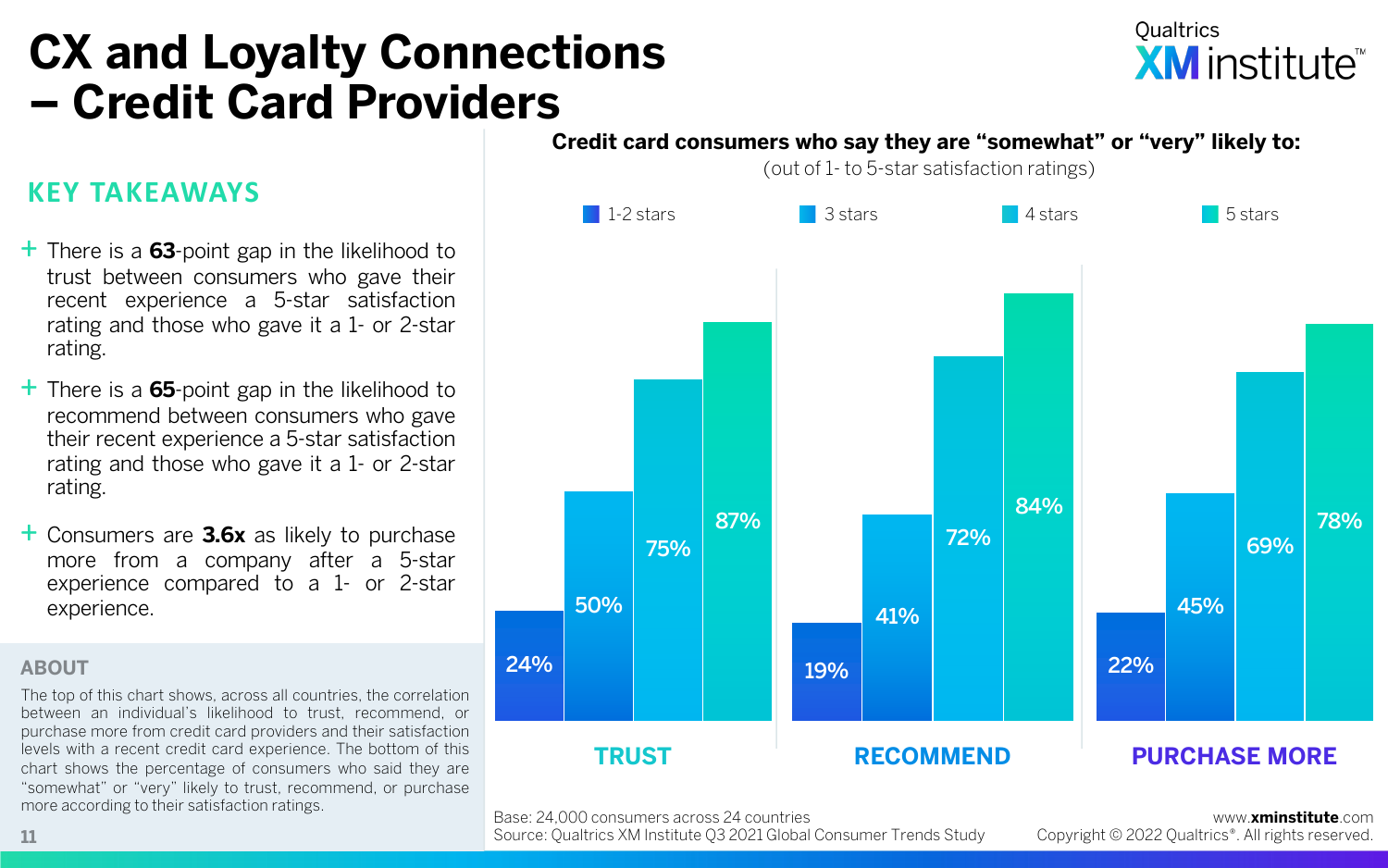## **CX and Loyalty Connections – Department Stores**

## **Qualtrics XM** institute<sup>™</sup>

## **KEY TAKEAWAYS**

- + There is <sup>a</sup> **<sup>51</sup>**-point gap in the likelihood to trust between consumers who gave their recent experience a 5-star satisfaction rating and those who gave it a 1- or 2-star rating.
- + There is <sup>a</sup> **<sup>51</sup>**-point gap in the likelihood to recommend between consumers who gave their recent experience a 5-star satisfaction rating and those who gave it a 1- or 2-star rating.
- + Consumers are **2x** as likely to purchase more from a company after a 5-star experience compared to a 1- or 2-star experience.

#### **ABOUT**

The top of this chart shows, across all countries, the correlation between an individual's likelihood to trust, recommend, or purchase more from department stores and their satisfaction levels with a recent department store experience. The bottom of this chart shows the percentage of consumers who said they are "somewhat" or "very" likely to trust, recommend, or purchase more according to their satisfaction ratings.



Base: 24,000 consumers across 24 countries

Source: Qualtrics XM Institute Q3 2021 Global Consumer Trends Study

www.**xminstitute**.com Copyright © 2022 Qualtrics®. All rights reserved.

(out of 1- to 5-star satisfaction ratings)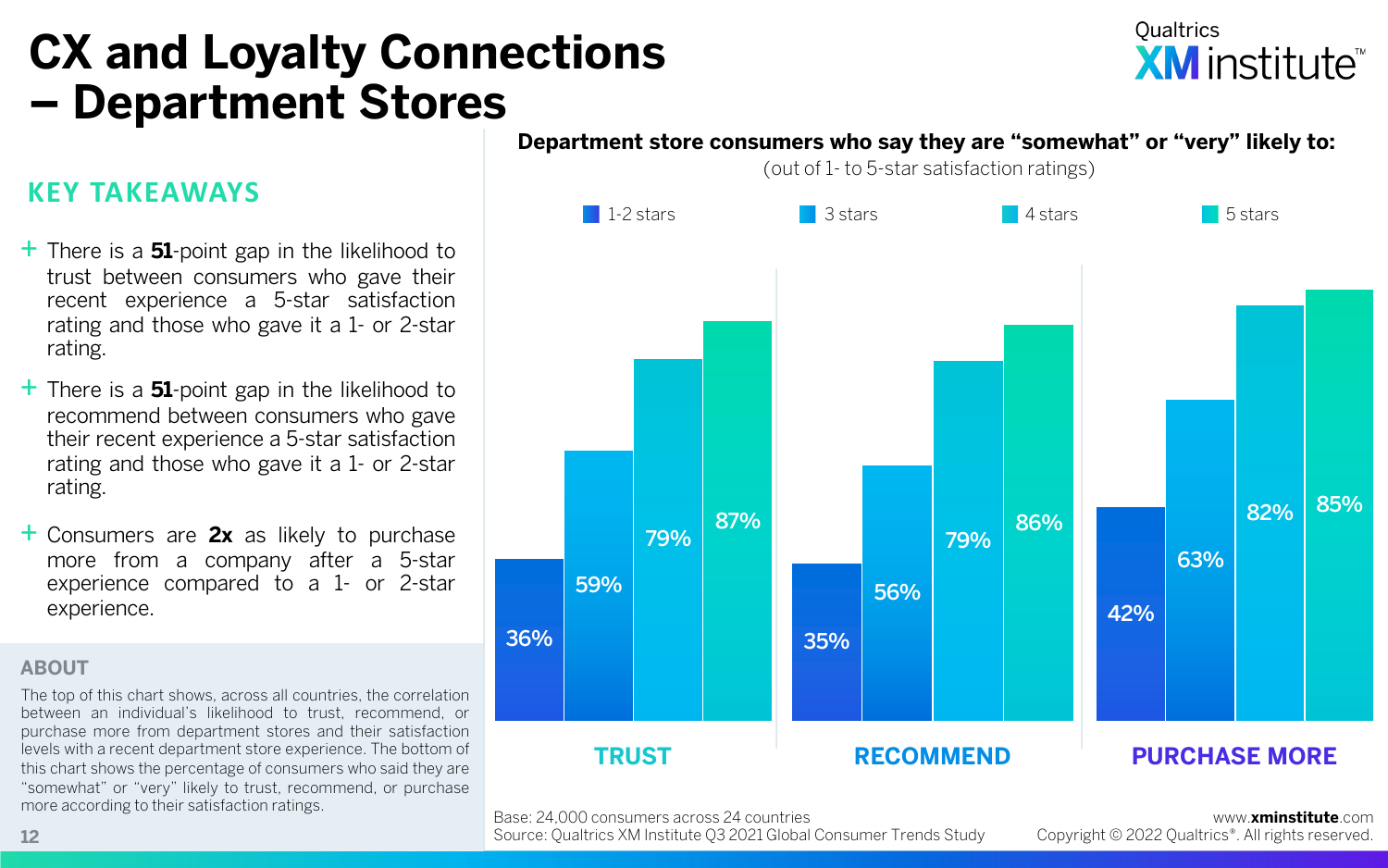# **CX and Loyalty Connections – Fast Food**

**Oualtrics XM** institute

## **KEY TAKEAWAYS**

- + There is <sup>a</sup> **<sup>50</sup>**-point gap in the likelihood to trust between consumers who gave their recent experience a 5-star satisfaction rating and those who gave it a 1- or 2-star rating.
- + There is <sup>a</sup> **<sup>54</sup>**-point gap in the likelihood to recommend between consumers who gave their recent experience a 5-star satisfaction rating and those who gave it a 1- or 2-star rating.
- + Consumers are **2.1x** as likely to purchase more from a company after a 5-star experience compared to a 1- or 2-star experience.

#### **ABOUT**

The top of this chart shows, across all countries, the correlation between an individual's likelihood to trust, recommend, or purchase more from fast food restaurants and their satisfaction levels with a recent fast food experience. The bottom of this chart shows the percentage of consumers who said they are "somewhat" or "very" likely to trust, recommend, or purchase more according to their satisfaction ratings.



Base: 24,000 consumers across 24 countries

Source: Qualtrics XM Institute Q3 2021 Global Consumer Trends Study

www.**xminstitute**.com Copyright © 2022 Qualtrics®. All rights reserved.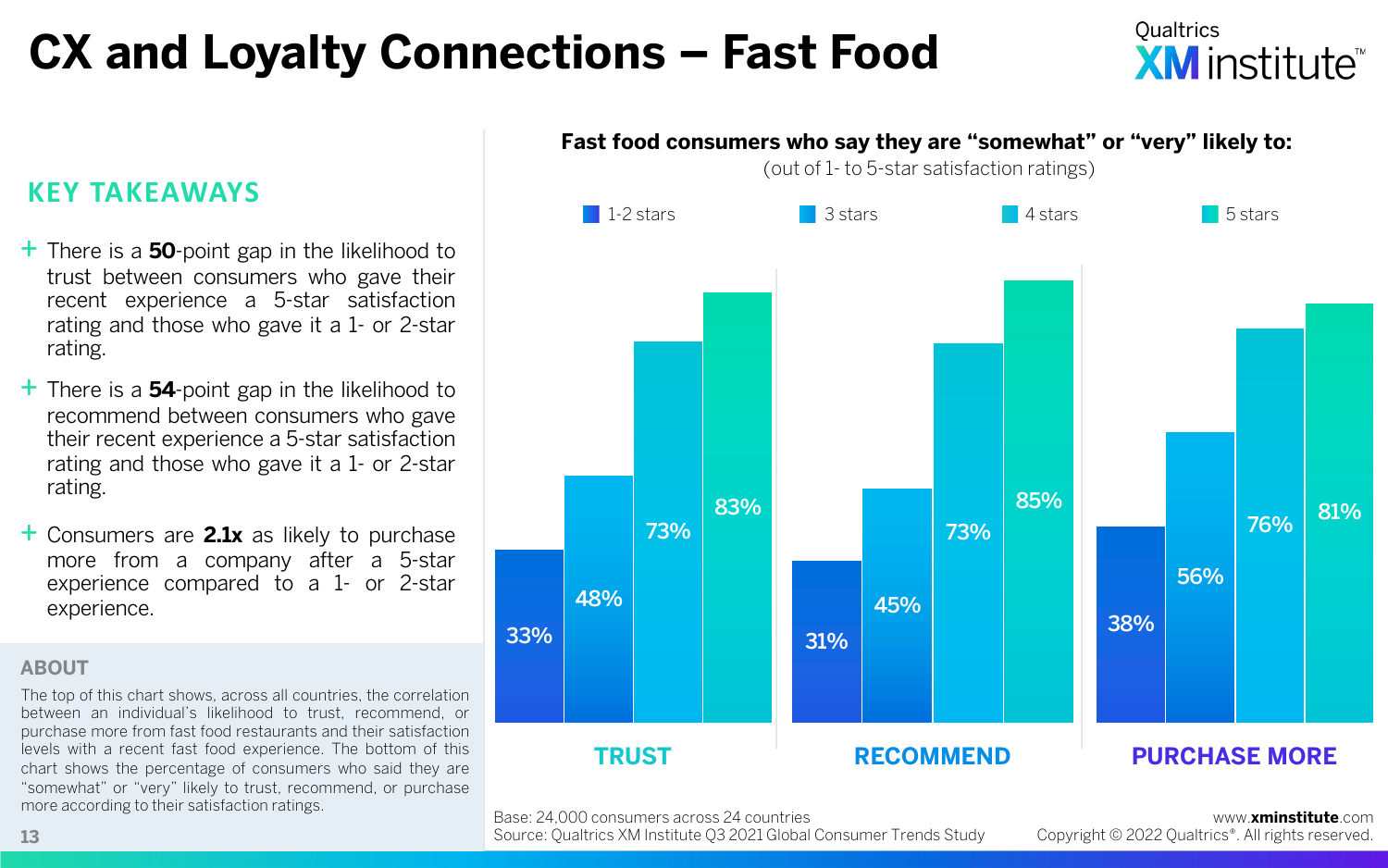## **CX and Loyalty Connections – Government Agency**

## **Qualtrics XM** institute<sup>™</sup>

#### **Government agency consumers who say they are "somewhat" or "very" likely to:**

(out of 1- to 5-star satisfaction ratings)



Base: 24,000 consumers across 24 countries

Source: Qualtrics XM Institute Q3 2021 Global Consumer Trends Study

www.**xminstitute**.com Copyright © 2022 Qualtrics®. All rights reserved.

### **KEY TAKEAWAYS**

- + There is <sup>a</sup> **<sup>65</sup>**-point gap in the likelihood to trust between consumers who gave their recent experience a 5-star satisfaction rating and those who gave it a 1- or 2-star rating.
- + There is <sup>a</sup> **<sup>66</sup>**-point gap in the likelihood to recommend between consumers who gave their recent experience a 5-star satisfaction rating and those who gave it a 1- or 2-star rating.
- + Consumers are **3.5x** as likely to purchase more from a government agency after a 5 star experience compared to a 1- or 2-star experience.

#### **ABOUT**

The top of this chart shows, across all countries, the correlation between an individual's likelihood to trust, recommend, or purchase more from government agencies and their satisfaction levels with a recent government agency experience. The bottom of this chart shows the percentage of consumers who said they are "somewhat" or "very" likely to trust, recommend, or purchase more according to their satisfaction ratings.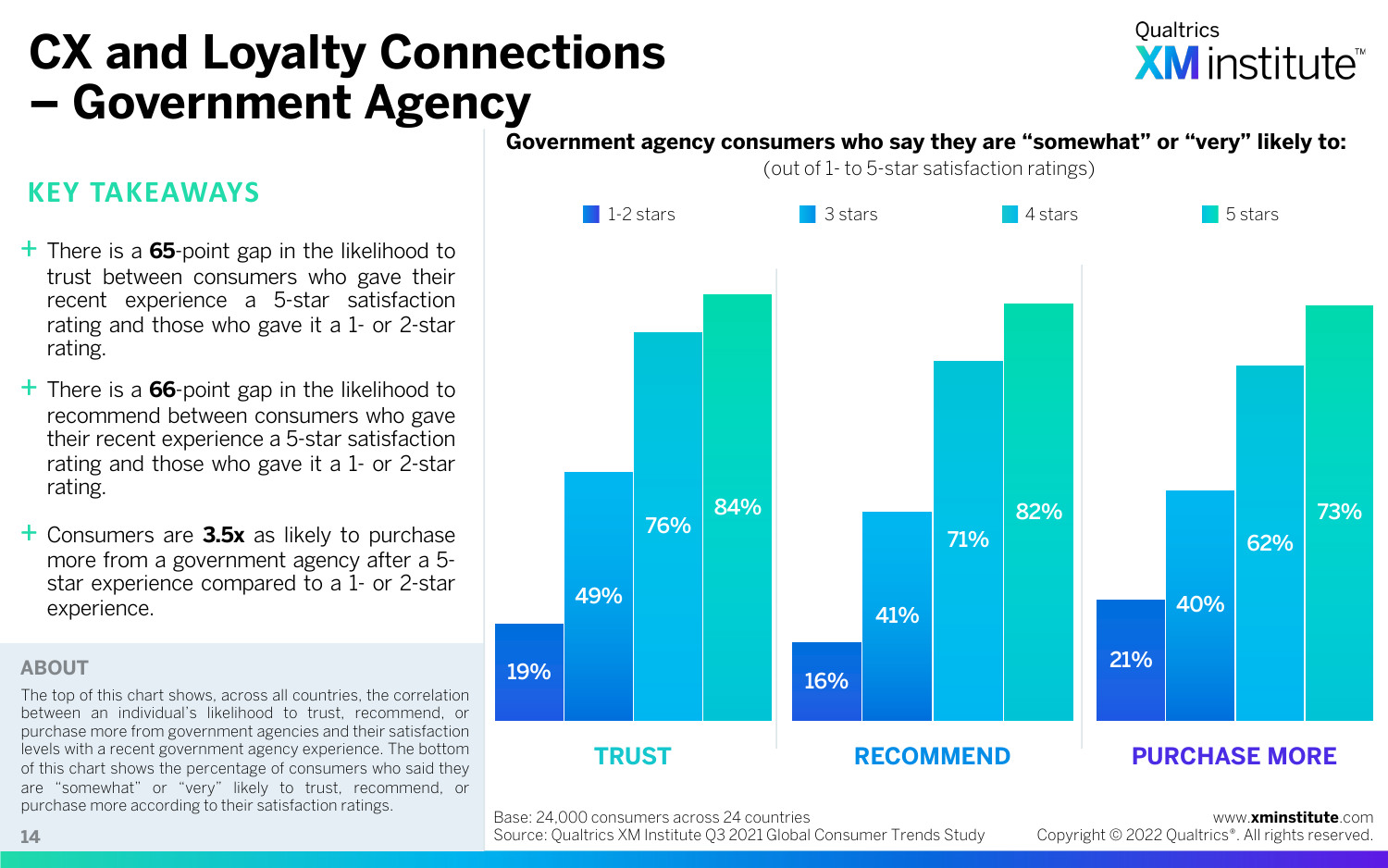## **CX and Loyalty Connections – Health Insurance**

### **KEY TAKEAWAYS**

- + There is <sup>a</sup> **<sup>65</sup>**-point gap in the likelihood to trust between consumers who gave their recent experience a 5-star satisfaction rating and those who gave it a 1- or 2-star rating.
- + There is <sup>a</sup> **<sup>65</sup>**-point gap in the likelihood to recommend between consumers who gave their recent experience a 5-star satisfaction rating and those who gave it a 1- or 2-star rating.
- + Consumers are **2.5x** as likely to purchase more from a company after a 5-star experience compared to a 1- or 2-star experience.

#### **ABOUT**

The top of this chart shows, across all countries, the correlation between an individual's likelihood to trust, recommend, or purchase more from health insurers and their satisfaction levels with a recent health insurer experience. The bottom of this chart shows the percentage of consumers who said they are "somewhat" or "very" likely to trust, recommend, or purchase more according to their satisfaction ratings.



**Health insurance consumers who say they are "somewhat" or "very" likely to:** 

(out of 1- to 5-star satisfaction ratings)

Base: 24,000 consumers across 24 countries

Source: Qualtrics XM Institute Q3 2021 Global Consumer Trends Study

www.**xminstitute**.com Copyright © 2022 Qualtrics®. All rights reserved.

**Qualtrics XM** institute<sup>™</sup>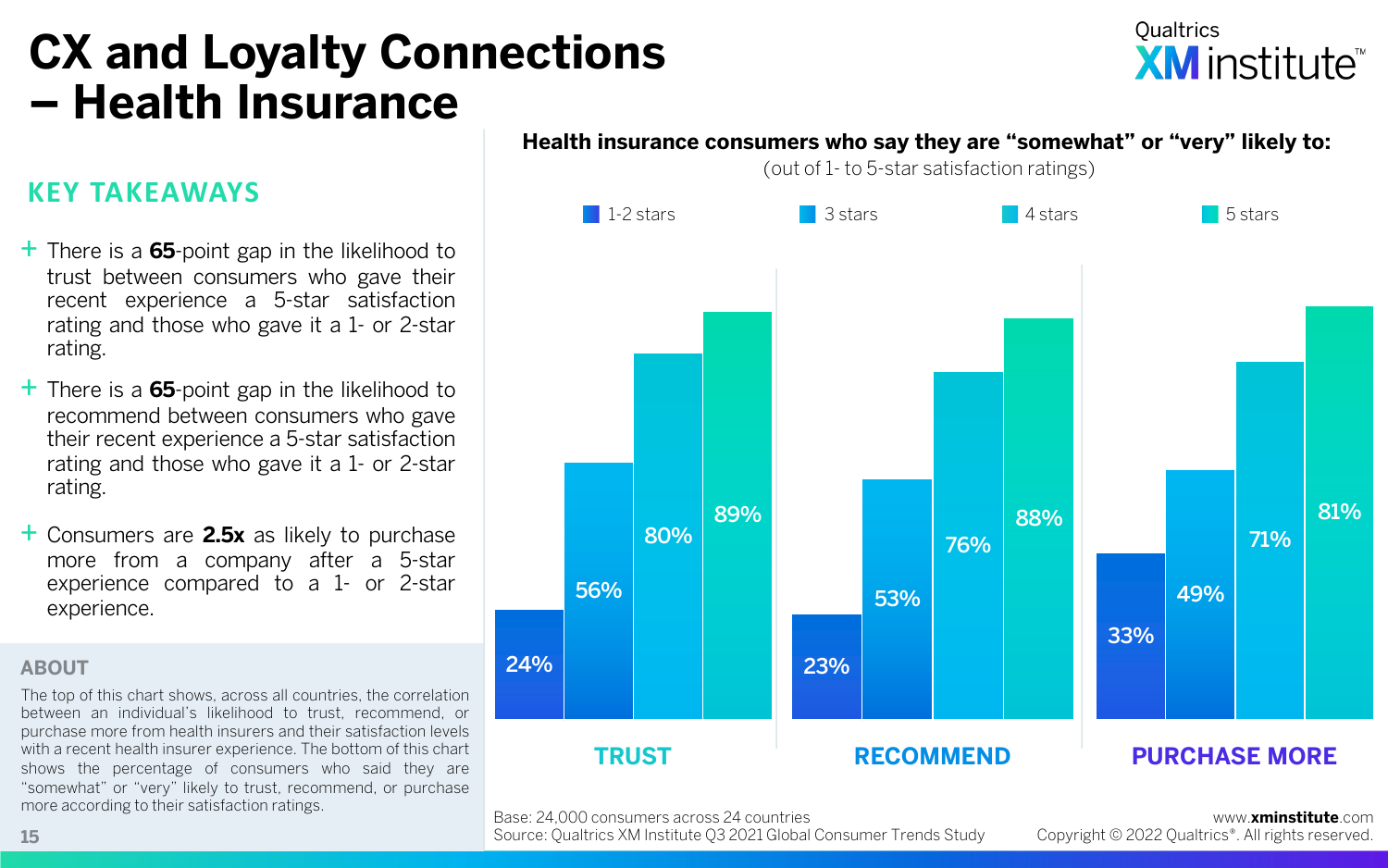## **CX and Loyalty Connections – Hospital/Medical Clinic**

## **Qualtrics XM** institute<sup>\*\*</sup>

## **KEY TAKEAWAYS**

- + There is <sup>a</sup> **<sup>56</sup>**-point gap in the likelihood to trust between consumers who gave their recent experience a 5-star satisfaction rating and those who gave it a 1- or 2-star rating.
- + There is <sup>a</sup> **<sup>61</sup>**-point gap in the likelihood to recommend between consumers who gave their recent experience a 5-star satisfaction rating and those who gave it a 1- or 2-star rating.
- + Consumers are **2.4x** as likely to purchase more from a hospital or medical clinic after a 5-star experience compared to a 1- or 2 star experience.

#### **ABOUT**

The top of this chart shows, across all countries, the correlation between an individual's likelihood to trust, recommend, or purchase more from hospitals/medical clinics and their satisfaction levels with a recent hospital/medical clinic experience. The bottom of this chart shows the percentage of consumers who said they are "somewhat" or "very" likely to trust, recommend, or purchase more according to their satisfaction ratings. **16**

#### **Hospital/medical clinic consumers who say they are "somewhat" or "very" likely to:**

(out of 1- to 5-star satisfaction ratings)



Base: 24,000 consumers across 24 countries

Source: Qualtrics XM Institute Q3 2021 Global Consumer Trends Study

www.**xminstitute**.com Copyright © 2022 Qualtrics®. All rights reserved.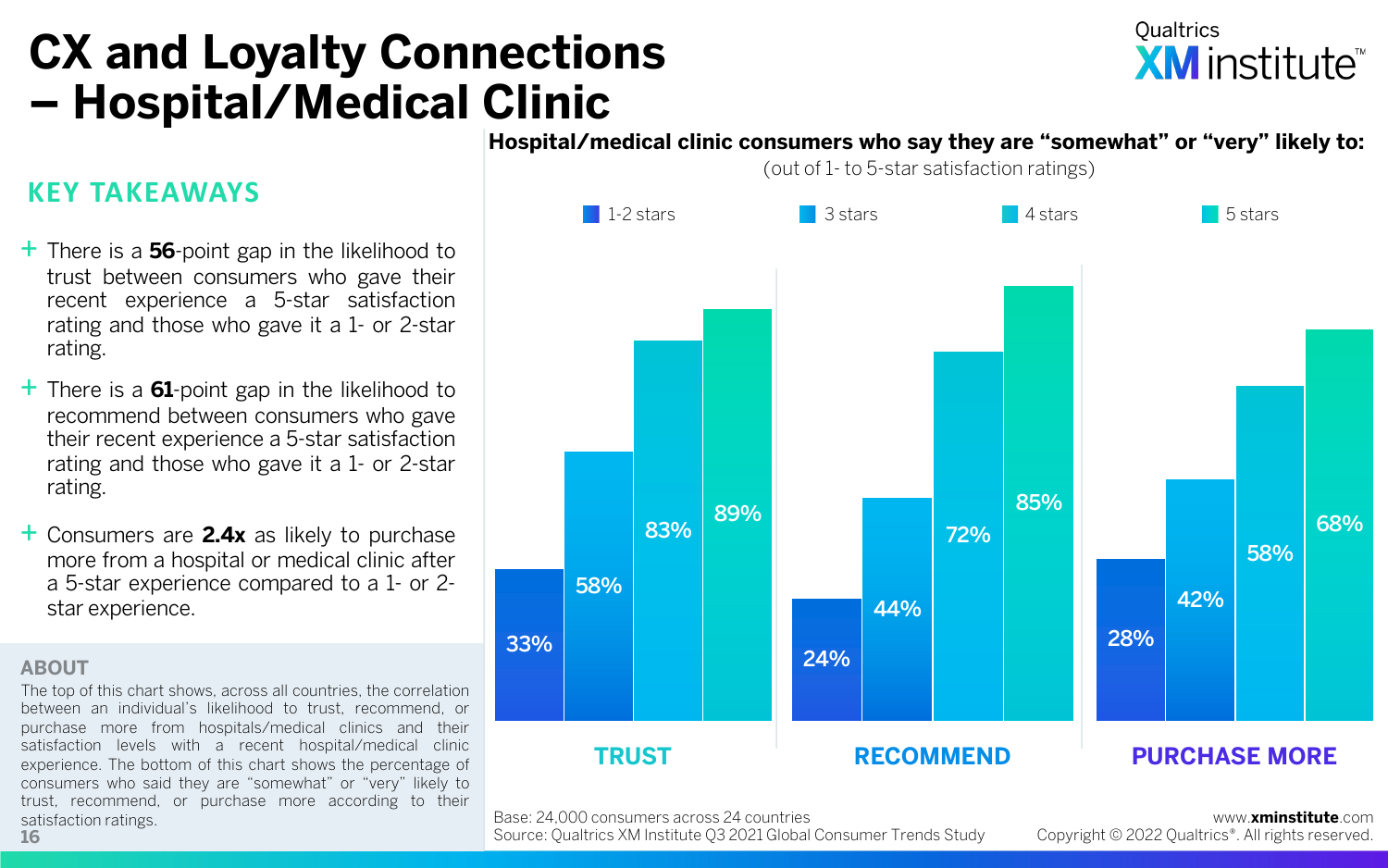## **CX and Loyalty Connections – Internet Service Providers**

## **Qualtrics XM** institute<sup>™</sup>

## **KEY TAKEAWAYS**

- + There is <sup>a</sup> **<sup>57</sup>**-point gap in the likelihood to trust between consumers who gave their recent experience a 5-star satisfaction rating and those who gave it a 1- or 2-star rating.
- + There is <sup>a</sup> **<sup>60</sup>**-point gap in the likelihood to recommend between consumers who gave their recent experience a 5-star satisfaction rating and those who gave it a 1- or 2-star rating.
- + Consumers are **2.5x** as likely to purchase more from a company after a 5-star experience compared to a 1- or 2-star experience.

#### **ABOUT**

The top of this chart shows, across all countries, the correlation between an individual's likelihood to trust, recommend, or purchase more from internet service providers and their satisfaction levels with a recent internet service provider experience. The bottom of this chart shows the percentage of consumers who said they are "somewhat" or "very" likely to trust, recommend, or purchase more according to their satisfaction ratings. **17**

#### **Internet service consumers who say they are "somewhat" or "very" likely to:**

(out of 1- to 5-star satisfaction ratings)



Base: 24,000 consumers across 24 countries

Source: Qualtrics XM Institute Q3 2021 Global Consumer Trends Study

www.**xminstitute**.com Copyright © 2022 Qualtrics®. All rights reserved.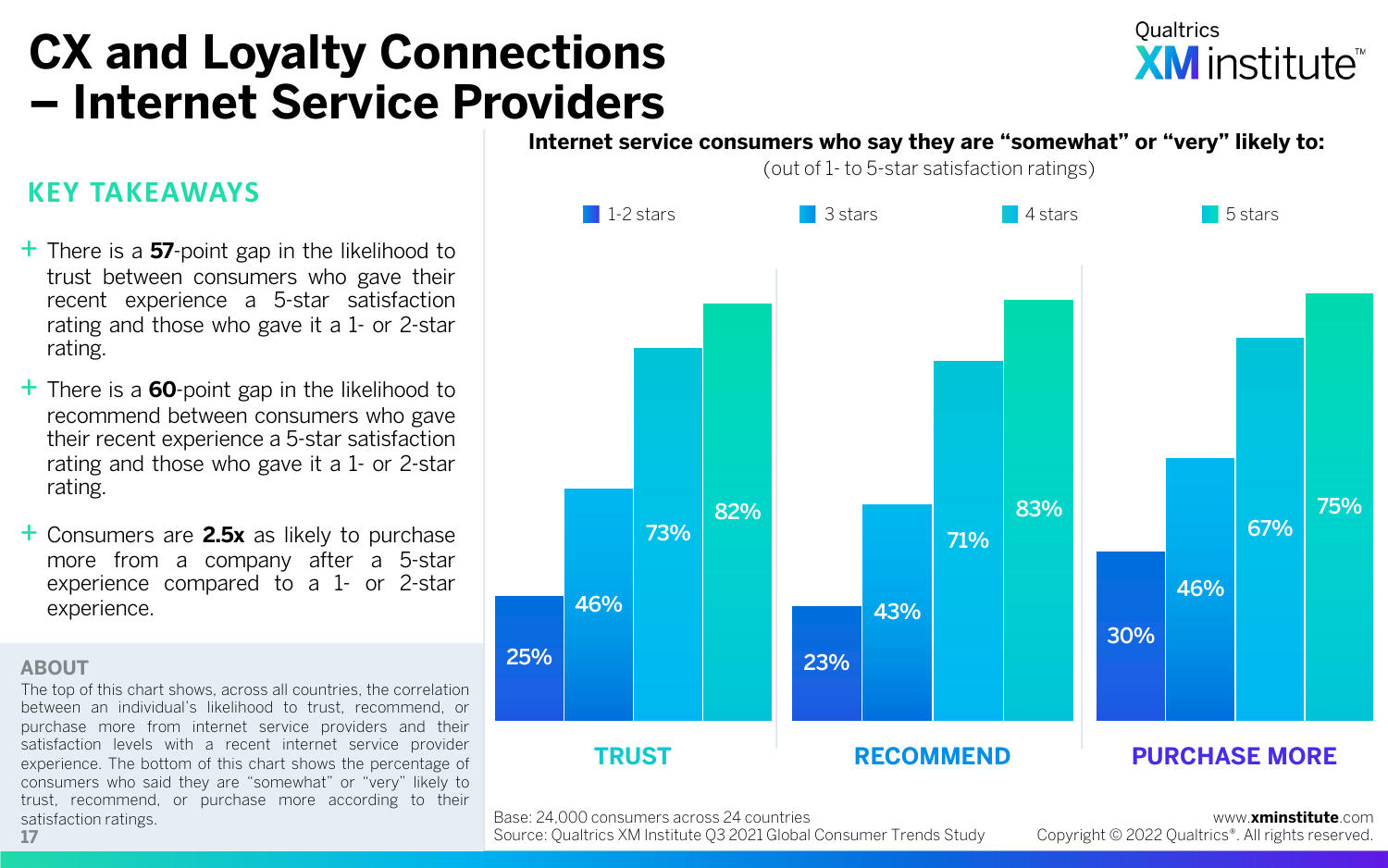## **CX and Loyalty Connections – Mobile Phone Providers**

## **Qualtrics XM** institute<sup>™</sup>

### **KEY TAKEAWAYS**

- + There is <sup>a</sup> **<sup>63</sup>**-point gap in the likelihood to trust between consumers who gave their recent experience a 5-star satisfaction rating and those who gave it a 1- or 2-star rating.
- + There is <sup>a</sup> **<sup>63</sup>**-point gap in the likelihood to recommend between consumers who gave their recent experience a 5-star satisfaction rating and those who gave it a 1- or 2-star rating.
- + Consumers are **2.6x** as likely to purchase more from a company after a 5-star experience compared to a 1- or 2-star experience.

#### **ABOUT**

The top of this chart shows, across all countries, the correlation between an individual's likelihood to trust, recommend, or purchase more from mobile phone providers and their satisfaction levels with a recent mobile phone provider experience. The bottom of this chart shows the percentage of consumers who said they are "somewhat" or "very" likely to trust, recommend, or purchase more according to their satisfaction ratings.

#### **Mobile phone consumers who say they are "somewhat" or "very" likely to:**

(out of 1- to 5-star satisfaction ratings)



Base: 24,000 consumers across 24 countries

Source: Qualtrics XM Institute Q3 2021 Global Consumer Trends Study

www.**xminstitute**.com Copyright © 2022 Qualtrics®. All rights reserved.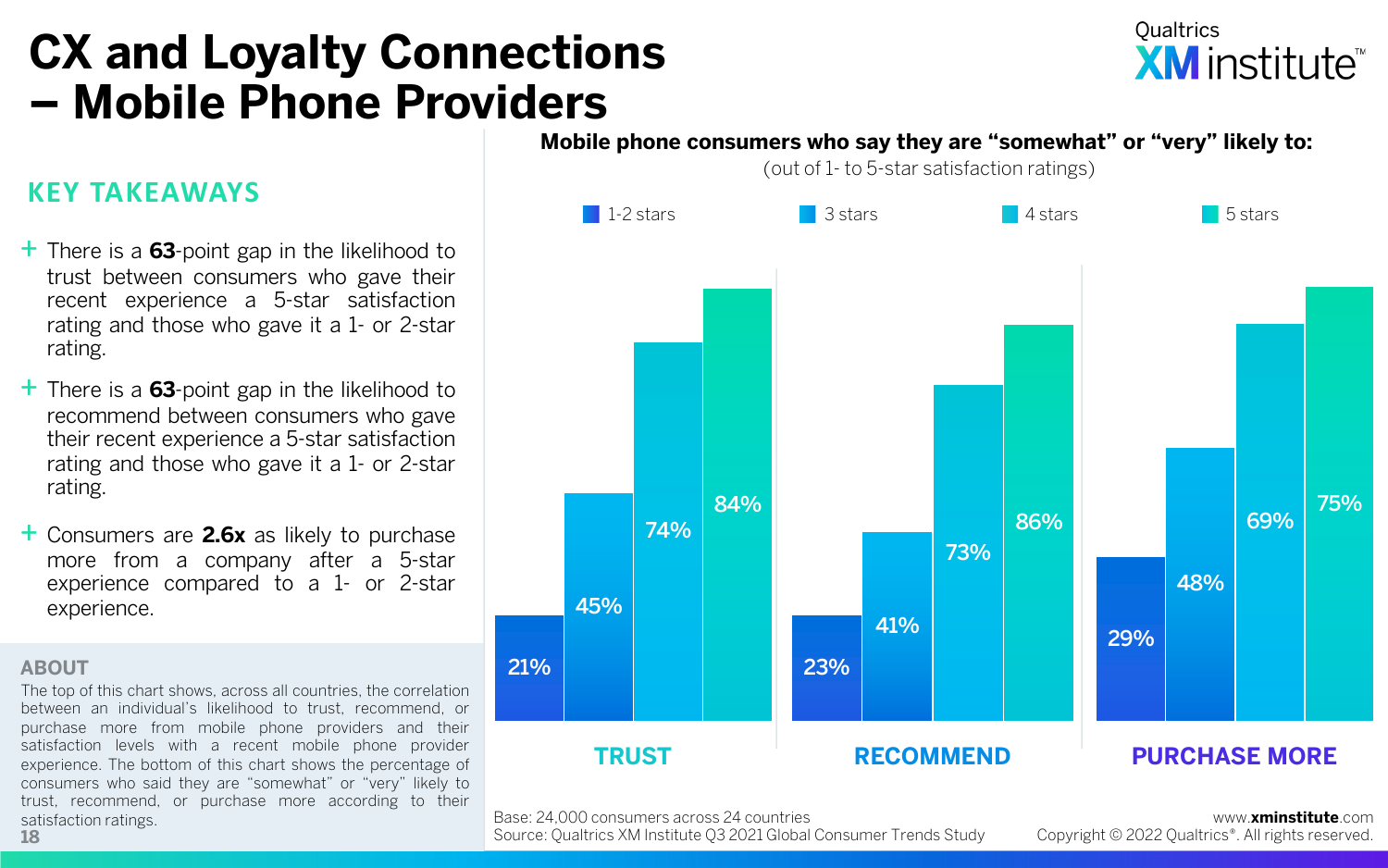# **CX and Loyalty Connections – Online Retailer**

### **KEY TAKEAWAYS**

- + There is <sup>a</sup> **<sup>61</sup>**-point gap in the likelihood to trust between consumers who gave their recent experience a 5-star satisfaction rating and those who gave it a 1- or 2-star rating.
- + There is <sup>a</sup> **<sup>58</sup>**-point gap in the likelihood to recommend between consumers who gave their recent experience a 5-star satisfaction rating and those who gave it a 1- or 2-star rating.
- + Consumers are **2.3x** as likely to purchase more from a company after a 5-star experience compared to a 1- or 2-star experience.

#### **ABOUT**

The top of this chart shows, across all countries, the correlation between an individual's likelihood to trust, recommend, or purchase more from online retailers and their satisfaction levels with a recent online retail experience. The bottom of this chart shows the percentage of consumers who said they are "somewhat" or "very" likely to trust, recommend, or purchase more according to their satisfaction ratings.



Base: 24,000 consumers across 24 countries

Source: Qualtrics XM Institute Q3 2021 Global Consumer Trends Study

www.**xminstitute**.com Copyright © 2022 Qualtrics®. All rights reserved.

**Oualtrics** 

**XM** institute<sup>"</sup>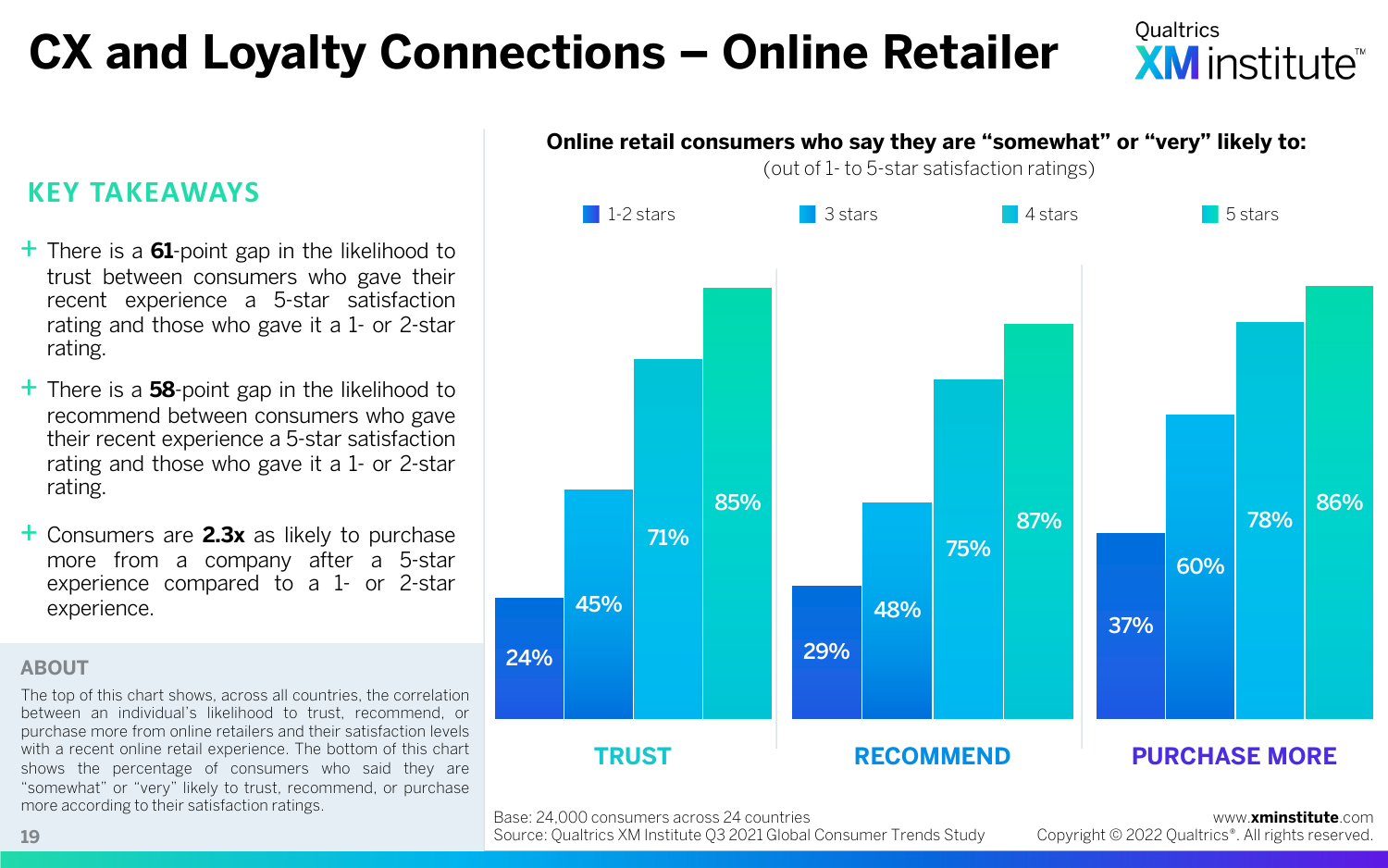# **CX and Loyalty Connections – Parcel Delivery**

**Oualtrics XM** institute™

## **KEY TAKEAWAYS**

- + There is <sup>a</sup> **<sup>63</sup>**-point gap in the likelihood to trust between consumers who gave their recent experience a 5-star satisfaction rating and those who gave it a 1- or 2-star rating.
- + There is <sup>a</sup> **<sup>68</sup>**-point gap in the likelihood to recommend between consumers who gave their recent experience a 5-star satisfaction rating and those who gave it a 1- or 2-star rating.
- + Consumers are **2.3x** as likely to purchase more from a company after a 5-star experience compared to a 1- or 2-star experience.

#### **ABOUT**

The top of this chart shows, across all countries, the correlation between an individual's likelihood to trust, recommend, or purchase more from parcel delivery companies and their satisfaction levels with a recent parcel delivery experience. The bottom of this chart shows the percentage of consumers who said they are "somewhat" or "very" likely to trust, recommend, or purchase more according to their satisfaction ratings.



**Parcel delivery consumers who say they are "somewhat" or "very" likely to:** 

Base: 24,000 consumers across 24 countries

Source: Qualtrics XM Institute Q3 2021 Global Consumer Trends Study

www.**xminstitute**.com Copyright © 2022 Qualtrics®. All rights reserved.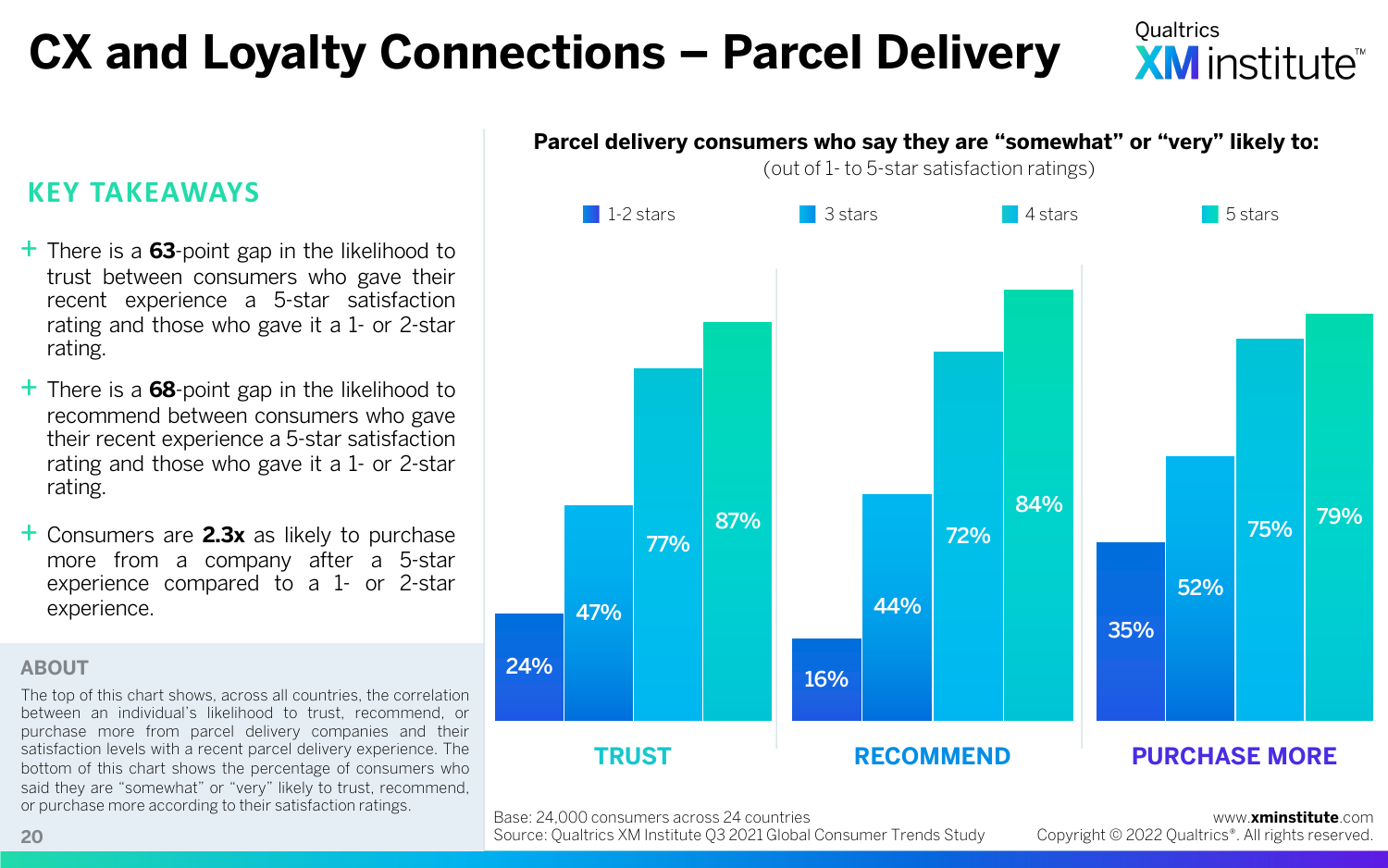## **CX and Loyalty Connections – Property Insurance**

## **Qualtrics XM** institute<sup>™</sup>

## **KEY TAKEAWAYS**

- + There is <sup>a</sup> **<sup>60</sup>**-point gap in the likelihood to trust between consumers who gave their recent experience a 5-star satisfaction rating and those who gave it a 1- or 2-star rating.
- + There is <sup>a</sup> **<sup>58</sup>**-point gap in the likelihood to recommend between consumers who gave their recent experience a 5-star satisfaction rating and those who gave it a 1- or 2-star rating.
- + Consumers are **2.4x** as likely to purchase more from a company after a 5-star experience compared to a 1- or 2-star experience.

#### **ABOUT**

The top of this chart shows, across all countries, the correlation between an individual's likelihood to trust, recommend, or purchase more from property insurers and their satisfaction levels with a recent property insurance experience. The bottom of this chart shows the percentage of consumers who said they are "somewhat" or "very" likely to trust, recommend, or purchase more according to their satisfaction ratings.



**Property insurance consumers who say they are "somewhat" or "very" likely to:** 

Base: 24,000 consumers across 24 countries

Source: Qualtrics XM Institute Q3 2021 Global Consumer Trends Study

www.**xminstitute**.com Copyright © 2022 Qualtrics®. All rights reserved.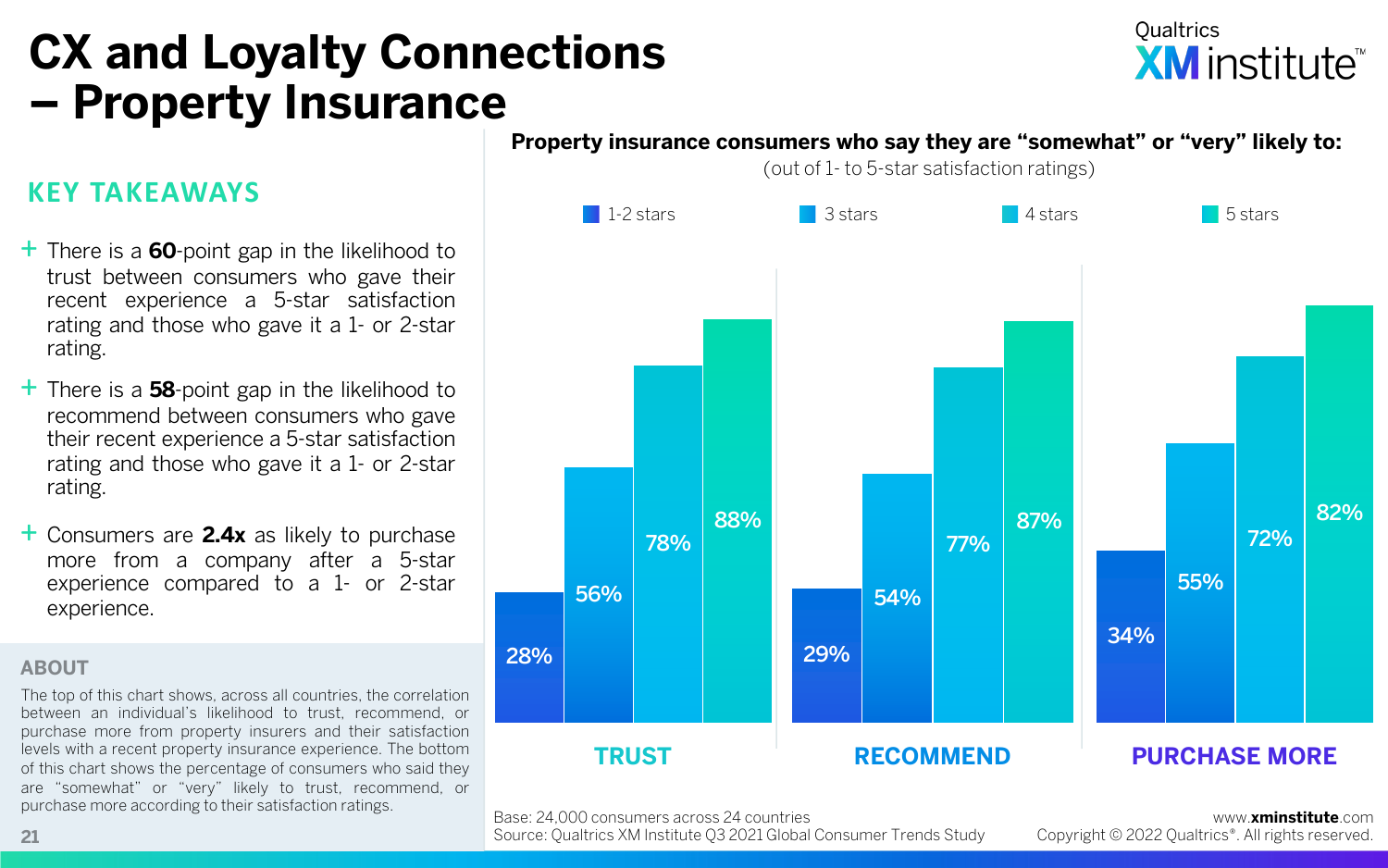# **CX and Loyalty Connections – Public Utilities**

## **Oualtrics XM** institute<sup>™</sup>

## **KEY TAKEAWAYS**

- + There is <sup>a</sup> **<sup>61</sup>**-point gap in the likelihood to trust between consumers who gave their recent experience a 5-star satisfaction rating and those who gave it a 1- or 2-star rating.
- + There is <sup>a</sup> **<sup>61</sup>**-point gap in the likelihood to recommend between consumers who gave their recent experience a 5-star satisfaction rating and those who gave it a 1- or 2-star rating.
- + Consumers are **2.1x** as likely to purchase more from a company after a 5-star experience compared to a 1- or 2-star experience.

#### **ABOUT**

The top of this chart shows, across all countries, the correlation between an individual's likelihood to trust, recommend, or purchase more from public utilities and their satisfaction levels with a recent public utility experience. The bottom of this chart shows the percentage of consumers who said they are "somewhat" or "very" likely to trust, recommend, or purchase more according to their satisfaction ratings.



Base: 24,000 consumers across 24 countries

Source: Qualtrics XM Institute Q3 2021 Global Consumer Trends Study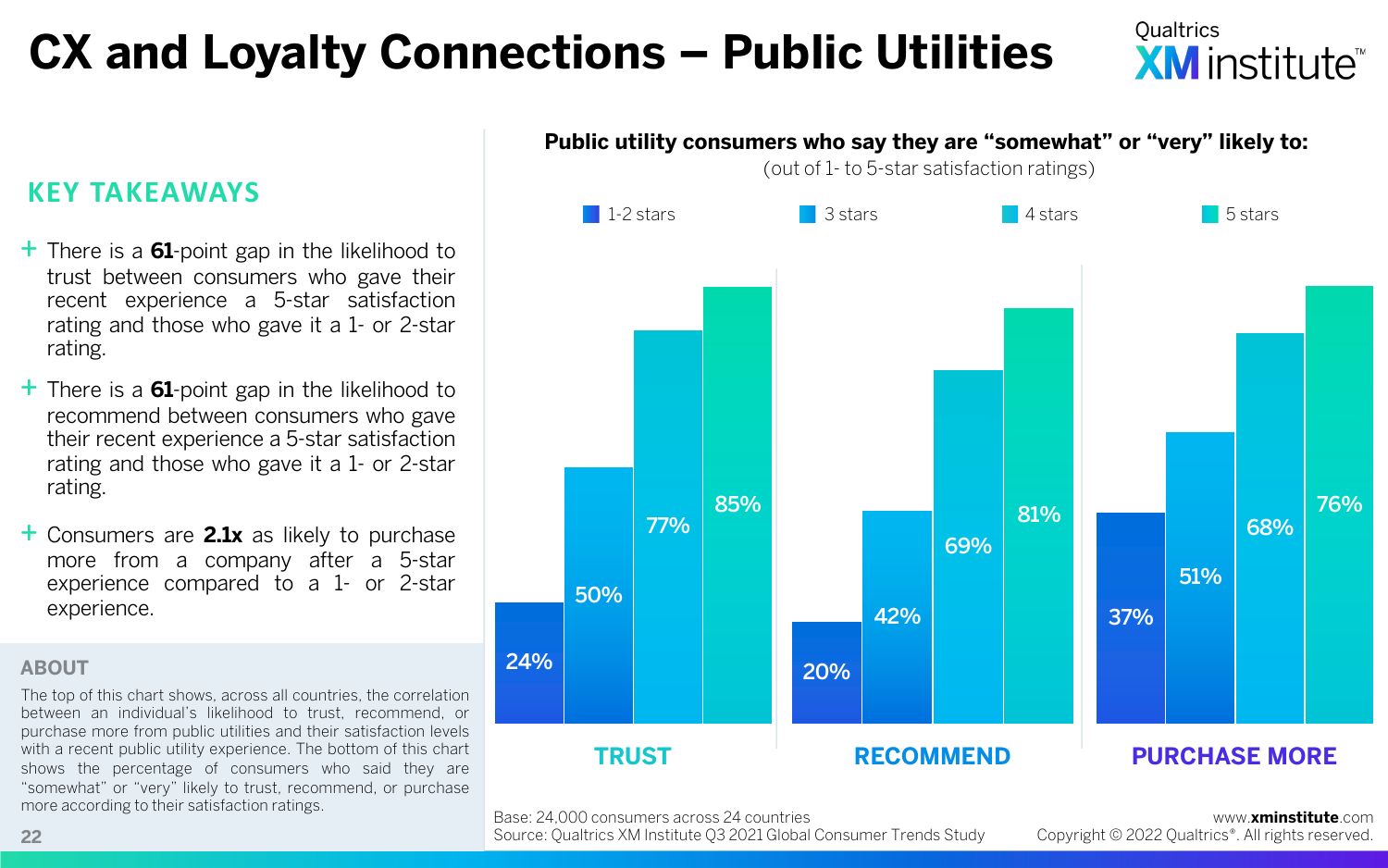# **CX and Loyalty Connections – Streaming**

## **Oualtrics XM** institute<sup>™</sup>

## **KEY TAKEAWAYS**

- + There is <sup>a</sup> **<sup>56</sup>**-point gap in the likelihood to trust between consumers who gave their recent experience a 5-star satisfaction rating and those who gave it a 1- or 2-star rating.
- + There is <sup>a</sup> **<sup>57</sup>**-point gap in the likelihood to recommend between consumers who gave their recent experience a 5-star satisfaction rating and those who gave it a 1- or 2-star rating.
- + Consumers are **2.3x** as likely to purchase more from a company after a 5-star experience compared to a 1- or 2-star experience.

#### **ABOUT**

The top of this chart shows, across all countries, the correlation between an individual's likelihood to trust, recommend, or purchase more from streaming services and their satisfaction levels with a recent streaming experience. The bottom of this chart shows the percentage of consumers who said they are "somewhat" or "very" likely to trust, recommend, or purchase more according to their satisfaction ratings.



**Streaming consumers who say they are "somewhat" or "very" likely to:** 

Base: 24,000 consumers across 24 countries

Source: Qualtrics XM Institute Q3 2021 Global Consumer Trends Study

www.**xminstitute**.com Copyright © 2022 Qualtrics®. All rights reserved.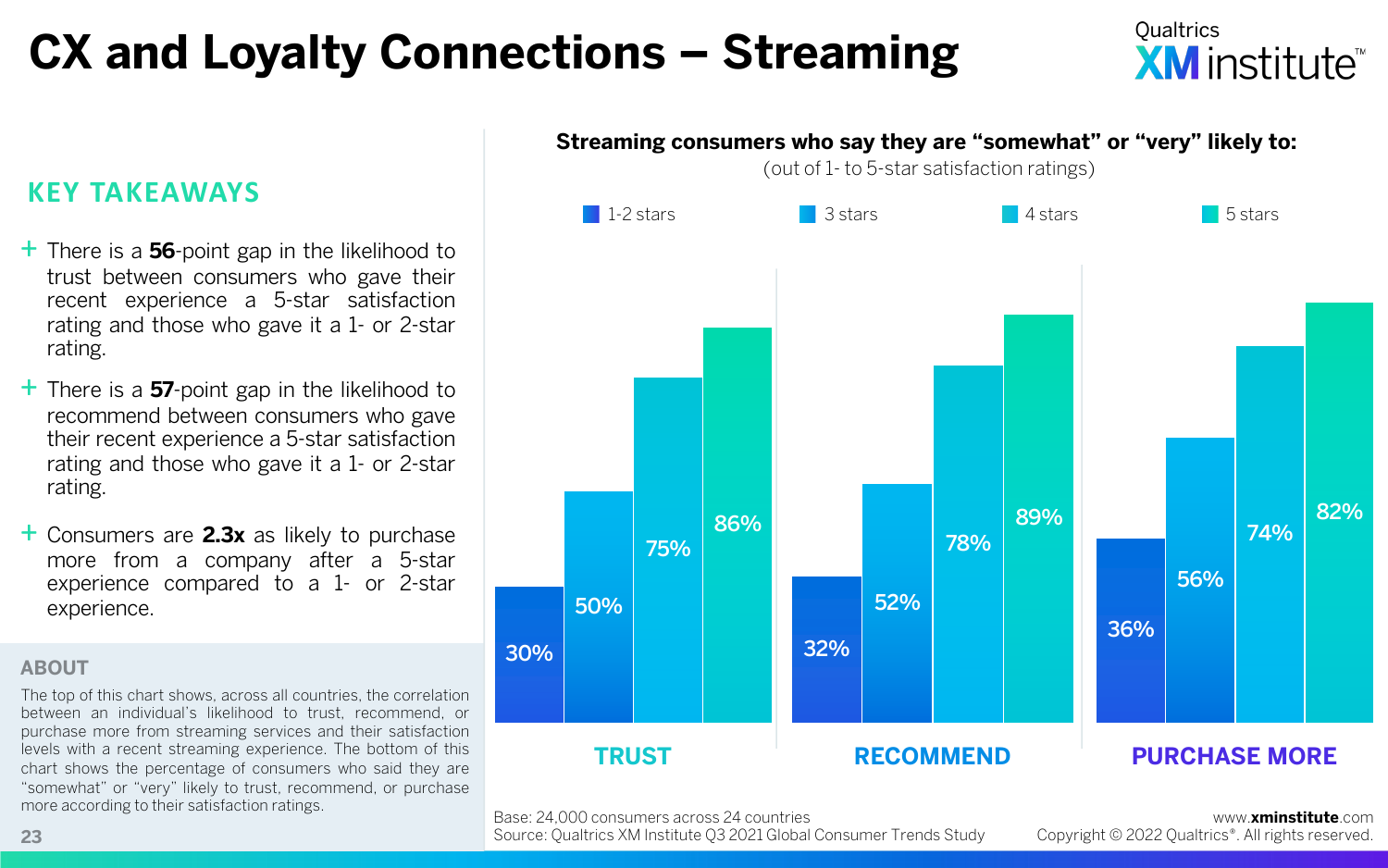# **CX and Loyalty Connections – Supermarkets**

## **Oualtrics XM** institute<sup>™</sup>

## **KEY TAKEAWAYS**

- + There is <sup>a</sup> **<sup>55</sup>**-point gap in the likelihood to trust between consumers who gave their recent experience a 5-star satisfaction rating and those who gave it a 1- or 2-star rating.
- + There is <sup>a</sup> **<sup>47</sup>**-point gap in the likelihood to recommend between consumers who gave their recent experience a 5-star satisfaction rating and those who gave it a 1- or 2-star rating.
- + Consumers are **1.7x** as likely to purchase more from a company after a 5-star experience compared to a 1- or 2-star experience.

#### **ABOUT**

The top of this chart shows, across all countries, the correlation between an individual's likelihood to trust, recommend, or purchase more from supermarkets and their satisfaction levels with a recent supermarket experience. The bottom of this chart shows the percentage of consumers who said they are "somewhat" or "very" likely to trust, recommend, or purchase more according to their satisfaction ratings.



Base: 24,000 consumers across 24 countries

Source: Qualtrics XM Institute Q3 2021 Global Consumer Trends Study

www.**xminstitute**.com Copyright © 2022 Qualtrics®. All rights reserved.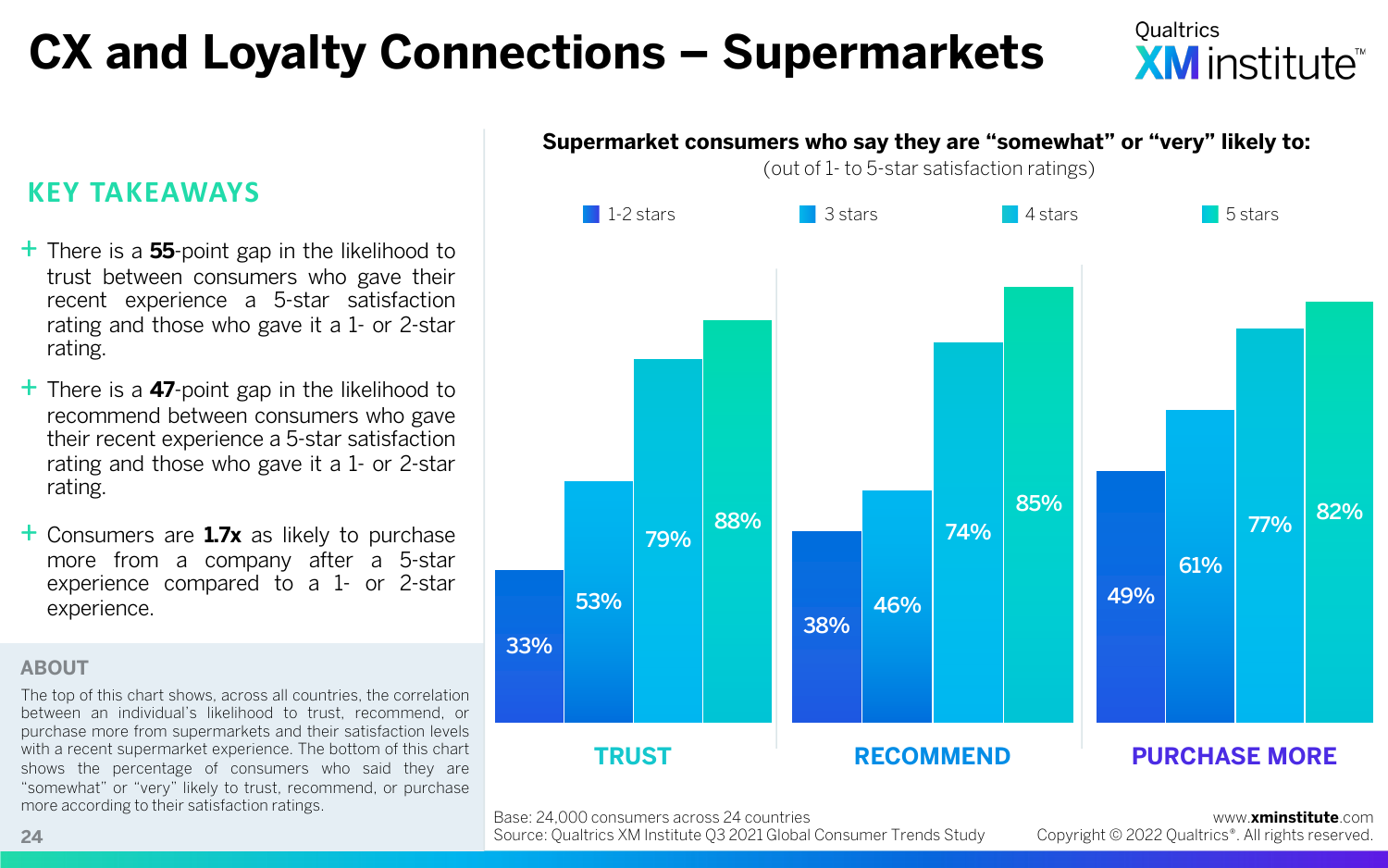# **CX and Trust Connections – by Country**

### **Percentage of consumers 'somewhat likely' or 'very likely' to TRUST based on satisfaction rating**

Two Lowest Trust Gaps Two Highest Trust Gaps

|                    | 1-2 stars | 3 stars | 4 stars | 5 stars | 5 stars vs 1-2<br>stars |
|--------------------|-----------|---------|---------|---------|-------------------------|
| Australia          | 19%       | 46%     | 75%     | 89%     | 4.6x                    |
| <b>Belgium</b>     | 19%       | 43%     | 70%     | 84%     | 4.5x                    |
| <b>Brazil</b>      | 30%       | 50%     | 78%     | 85%     | 2.8x                    |
| Canada             | 21%       | 48%     | 74%     | 86%     | 4.2x                    |
| China              | 51%       | 65%     | 85%     | 89%     | 1.7x                    |
| <b>France</b>      | 19%       | 52%     | 79%     | 87%     | 4.6x                    |
| Germany            | 19%       | 41%     | 62%     | 80%     | 4.2x                    |
| Hong Kong          | 32%       | 61%     | 76%     | 87%     | 2.8x                    |
| <b>India</b>       | 48%       | 67%     | 82%     | 88%     | 1.8x                    |
| <b>Indonesia</b>   | 27%       | 57%     | 76%     | 84%     | 3.1x                    |
| Italy              | 19%       | 40%     | 70%     | 79%     | 4.2x                    |
| Japan              | 27%       | 42%     | 72%     | 79%     | 2.9x                    |
| <b>Malaysia</b>    | 32%       | 55%     | 81%     | 89%     | 2.8x                    |
| <b>Mexico</b>      | 33%       | 57%     | 81%     | 86%     | 2.6x                    |
| <b>Netherlands</b> | 24%       | 47%     | 72%     | 82%     | 3.4x                    |
| <b>New Zealand</b> | 23%       | 48%     | 75%     | 88%     | 3.8x                    |
| <b>Philippines</b> | 31%       | 61%     | 85%     | 90%     | 2.9x                    |
| <b>Singapore</b>   | 23%       | 55%     | 79%     | 88%     | 3.8x                    |
| <b>South Korea</b> | 38%       | 51%     | 75%     | 84%     | 2.2x                    |
| <b>Spain</b>       | 16%       | 39%     | 71%     | 82%     | 5.2x                    |
| <b>Thailand</b>    | 32%       | 51%     | 80%     | 89%     | 2.8x                    |
| UK                 | 22%       | 44%     | 70%     | 85%     | 3.8x                    |
| <b>US</b>          | 19%       | 44%     | 76%     | 86%     | 4.6x                    |
| Vietnam            | 46%       | 69%     | 87%     | 90%     | 2.0x                    |

Source: Qualtrics XM Institute Q3 2021 Global Consumer Trends Study **25** Copyright © 2022 Qualtrics®. All rights reserved.

www.**xminstitute**.com<br>.Copyright © 2022 Qualtrics®. All rights reserved

**KEY TAKEAWAYS**

- + Chinese and Indian consumers' trust increases the least after a 5- star experience compared to after a 1-2- star experience; they also are most likely to trust after a 1-2- star experience.
- + Filipino and Vietnamese consumers are most likely to trust after a 5- star experience, while Italian and Japanese consumers are least likely to trust after rating an experience as such.
- + Spanish consumers' trust increases the most after a 5- star experience compared to after a 1-2- star experience, while Chinese consumers' trust increases the least.

#### **ABOUT**

This table shows, for each country, the percentage of responses from consumers who said they were "somewhat" or "very" likely to trust an organization in a given industry based on how they rated their satisfaction with a recent (within 90 days) experience in that industry. The final column shows how many times over consumers are likely to trust after a 5- star experience versus after a 1-2- star experience.<br>Base: 24,000 consumers across 24 countries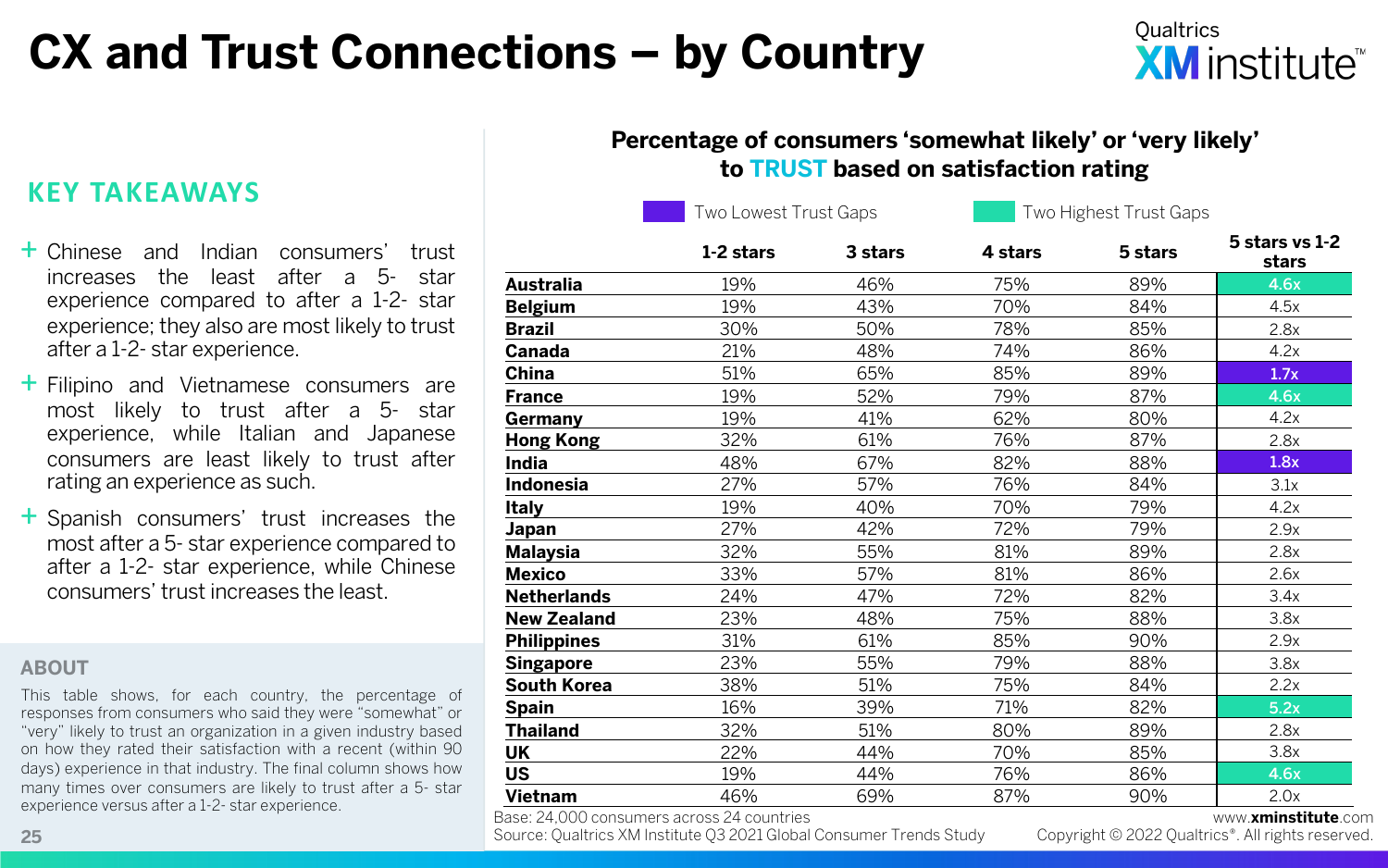# **CX and Recommend Connections – by Country**

## **Oualtrics XM** institute<sup>\*\*</sup>

## **KEY TAKEAWAYS**

- + Chinese and Indian consumers' likelihood to recommend increases the least after a 5 star experience compared to after a 1-2 star experience; along with Vietnamese consumers, they are also most likely to recommend after a 1-2- star experience.
- $+$  Filipino and Thai consumers are most likely to recommend after a 5- star experience, while Japanese and German consumers are least likely to do so after a similarly rated experience.
- + German consumers' propensity to recommend increases the most after a 5 star experience compared to after a 1-2 star experience, while Chinese consumers' increases the least.

#### **ABOUT**

This table shows, for each country, the percentage of responses from consumers who said they were "somewhat" or "very" likely to recommend an organization in a given industry based on how they rated their satisfaction with a recent (within 90 days) experience in that industry. The final column shows how many times over consumers are likely to recommend after a 5- star experience versus after a 1-2- star experience.<br>Base: 24,000 consumers across 24 countries

### **Percentage of consumers 'somewhat likely' or 'very likely' to RECOMMEND based on satisfaction rating**

Two Lowest Trust Gaps Two Highest Trust Gaps

|                    | 1-2 stars | 3 stars | 4 stars | 5 stars | 5 stars vs |
|--------------------|-----------|---------|---------|---------|------------|
| Australia          | 16%       | 41%     | 71%     | 86%     | 5.6x       |
| <b>Belgium</b>     | 15%       | 38%     | 68%     | 81%     | 5.5x       |
| <b>Brazil</b>      | 29%       | 48%     | 76%     | 85%     | 2.9x       |
| Canada             | 17%       | 40%     | 69%     | 81%     | 4.9x       |
| China              | 52%       | 63%     | 83%     | 87%     | 1.7x       |
| <b>France</b>      | 19%       | 43%     | 74%     | 86%     | 4.5x       |
| Germany            | 13%       | 40%     | 60%     | 79%     | 6.3x       |
| <b>Hong Kong</b>   | 31%       | 51%     | 72%     | 87%     | 2.8x       |
| India              | 43%       | 66%     | 83%     | 88%     | 2.0x       |
| <b>Indonesia</b>   | 29%       | 58%     | 78%     | 85%     | 2.9x       |
| <b>Italy</b>       | 18%       | 42%     | 75%     | 83%     | 4.7x       |
| Japan              | 15%       | 21%     | 47%     | 63%     | 4.1x       |
| <b>Malaysia</b>    | 28%       | 52%     | 77%     | 88%     | 3.1x       |
| <b>Mexico</b>      | 33%       | 57%     | 81%     | 88%     | 2.7x       |
| <b>Netherlands</b> | 22%       | 41%     | 66%     | 81%     | 3.6x       |
| <b>New Zealand</b> | 18%       | 41%     | 70%     | 85%     | 4.6x       |
| <b>Philippines</b> | 30%       | 61%     | 85%     | 91%     | 3.0x       |
| <b>Singapore</b>   | 18%       | 46%     | 75%     | 88%     | 4.8x       |
| <b>South Korea</b> | 25%       | 40%     | 65%     | 80%     | 3.2x       |
| <b>Spain</b>       | 18%       | 36%     | 69%     | 81%     | 4.4x       |
| <b>Thailand</b>    | 28%       | 48%     | 79%     | 90%     | 3.2x       |
| UK                 | 19%       | 40%     | 68%     | 82%     | 4.4x       |
| <b>US</b>          | 20%       | 38%     | 73%     | 85%     | 4.3x       |
| Vietnam            | 43%       | 65%     | 85%     | 89%     | 2.1x       |
|                    |           |         |         |         |            |

Source: Qualtrics XM Institute Q3 2021 Global Consumer Trends Study **26** Copyright © 2022 Qualtrics®. All rights reserved.

### www.**xminstitute**.com<br>Copyright © 2022 Oualtrics®. All rights reserved.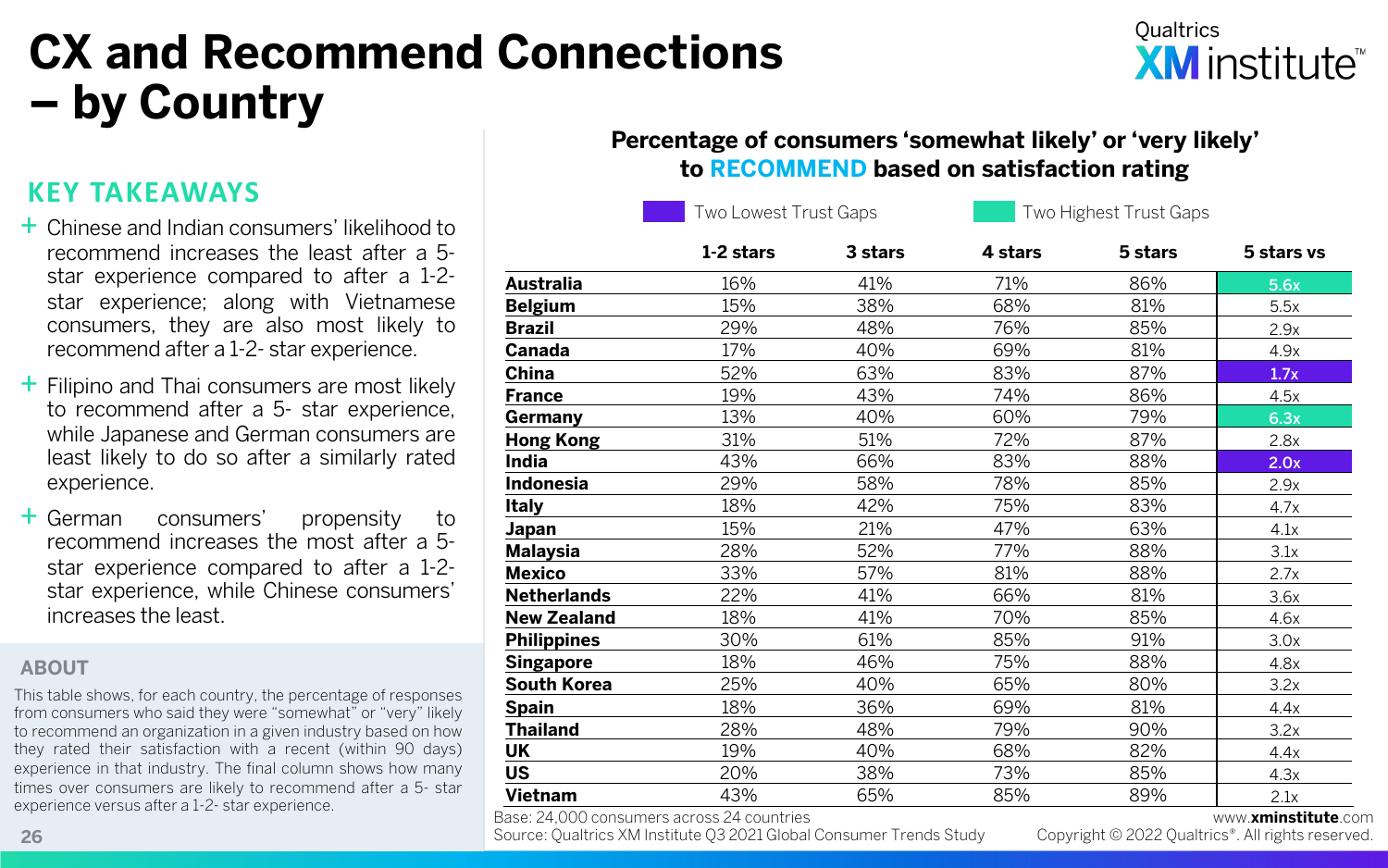# **CX and Repurchase Connections – by Country**

## **Oualtrics XM** institute<sup>™</sup>

### **KEY TAKEAWAYS**

- + German and Japanese consumers are the least likely to purchase more after a 5-star experience.
- + Chinese and Vietnamese consumers have the highest propensity to repurchase after a 5-star experience, while German and Japanese consumers have the least propensity to repurchase after an experience with the same rating.
- $+$  Italian consumers' likelihood to repurchase increases the most after a 5-star experience compared to after a 1-2- star experience, while Chinese and Mexican consumers' likelihood to repurchase increases the least.

#### **ABOUT**

This table shows, for each country, the percentage of responses from consumers who said they were "somewhat" or "very" likely to purchase more from an organization in a given industry based on how they rated their satisfaction with a recent (within 90 days) experience in that industry. The final column shows how many times over consumers are likely to purchase more after a 5- star experience versus after a 1-2- star experience.<br>Base: 24,000 consumers across 24 countries

### **Percentage of consumers 'somewhat likely' or 'very likely' to PURCHASE MORE based on satisfaction rating**

Two Lowest Trust Gaps Two Highest Trust Gaps

|                    | 1-2 stars | 3 stars | 4 stars | 5 stars | 5 stars vs 1-2<br>stars |
|--------------------|-----------|---------|---------|---------|-------------------------|
| Australia          | 29%       | 50%     | 68%     | 77%     | 2.7x                    |
| <b>Belgium</b>     | 29%       | 48%     | 63%     | 74%     | 2.6x                    |
| <b>Brazil</b>      | 41%       | 61%     | 79%     | 84%     | 2.1x                    |
| Canada             | 24%       | 49%     | 69%     | 74%     | 3.1x                    |
| China              | 53%       | 70%     | 86%     | 88%     | 1.7x                    |
| <b>France</b>      | 30%       | 60%     | 82%     | 86%     | 2.9x                    |
| Germany            | 21%       | 33%     | 43%     | 53%     | 2.5x                    |
| <b>Hong Kong</b>   | 27%       | 54%     | 73%     | 84%     | 3.1x                    |
| India              | 42%       | 63%     | 80%     | 85%     | 2.0x                    |
| Indonesia          | 37%       | 53%     | 71%     | 75%     | 2.0x                    |
| Italy              | 20%       | 42%     | 63%     | 73%     | 3.6x                    |
| Japan              | 24%       | 26%     | 47%     | 54%     | 2.2x                    |
| <b>Malaysia</b>    | 28%       | 53%     | 74%     | 82%     | 2.9x                    |
| <b>Mexico</b>      | 45%       | 60%     | 76%     | 78%     | 1.7x                    |
| <b>Netherlands</b> | 23%       | 38%     | 51%     | 61%     | 2.7x                    |
| <b>New Zealand</b> | 29%       | 48%     | 66%     | 76%     | 2.7x                    |
| <b>Philippines</b> | 30%       | 55%     | 80%     | 86%     | 2.9x                    |
| <b>Singapore</b>   | 24%       | 48%     | 70%     | 80%     | 3.3x                    |
| <b>South Korea</b> | 41%       | 60%     | 81%     | 85%     | 2.1x                    |
| <b>Spain</b>       | 28%       | 45%     | 68%     | 73%     | 2.6x                    |
| <b>Thailand</b>    | 29%       | 49%     | 76%     | 84%     | 2.9x                    |
| UK                 | 27%       | 45%     | 66%     | 72%     | 2.7x                    |
| <b>US</b>          | 35%       | 48%     | 70%     | 78%     | 2.2x                    |
| Vietnam            | 44%       | 63%     | 82%     | 87%     | 2.0x                    |
|                    |           |         |         |         |                         |

**27** Cource: Qualtrics XM Institute Q3 2021 Global Consumer Trends Study Copyright © 2022 Qualtrics®. All rights reserved.

www.**xminstitute**.com<br>.Copyright © 2022 Oualtrics®. All rights reserved